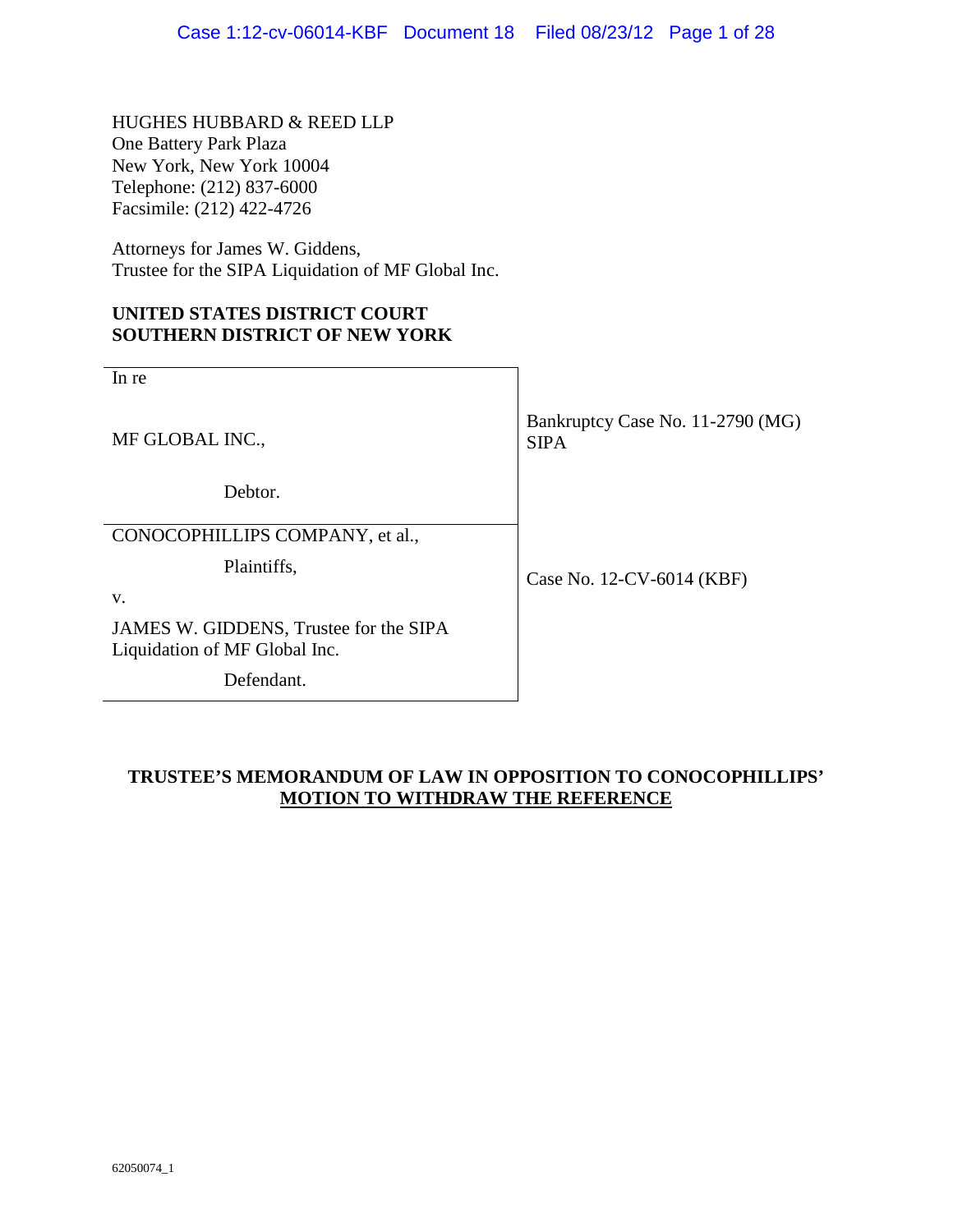# **TABLE OF CONTENTS**

## **Page**

| I.   |           |                                                                      | WITHDRAWAL OF THE REFERENCE IS NOT REQUIRED BECAUSE THE<br>PART 190 REGULATIONS IMPLEMENT AND ARE EFFECTIVELY PART                                                                                                 |  |  |
|------|-----------|----------------------------------------------------------------------|--------------------------------------------------------------------------------------------------------------------------------------------------------------------------------------------------------------------|--|--|
|      | A.        |                                                                      | The Regulations Congress Authorized The CFTC To Draft To Implement<br>The Commodity Broker Liquidation Provisions Of Chapter 7 And That<br>Are Referred To In Title 11 Itself Are Not "Other," Non-Bankruptcy Laws |  |  |
|      | <b>B.</b> |                                                                      | ConocoPhillips' Reading Of Section 157 Cannot Be Correct. 10                                                                                                                                                       |  |  |
| Π.   |           |                                                                      | THE TRUSTEE'S DETERMINATION INVOLVES A STRAIGHTFORWARD                                                                                                                                                             |  |  |
|      | A.        |                                                                      | The Plain Language Of The Part 190 Regulations And The CFTC's<br>Enacting Commentary Make Clear That The Trustee's Determination Of                                                                                |  |  |
|      | <b>B.</b> | ConocoPhillips' Efforts To Broaden The Scope Of This Case Beyond The |                                                                                                                                                                                                                    |  |  |
|      |           | 1.                                                                   | ConocoPhillips' U.C.C. And State Contract Law Arguments Are                                                                                                                                                        |  |  |
|      |           | 2.                                                                   | The Part 190 Regulations' Customer Property Definition Has                                                                                                                                                         |  |  |
|      |           | 3.                                                                   | There Is No Conflict Between The Part 190 Regulations And                                                                                                                                                          |  |  |
| III. |           |                                                                      | IF THE REFERENCE WERE TO BE WITHDRAWN, THE DISTRICT COURT<br>SHOULD REMAND THIS MATTER TO THE BANKRUPTCY COURT FOR                                                                                                 |  |  |
|      |           |                                                                      |                                                                                                                                                                                                                    |  |  |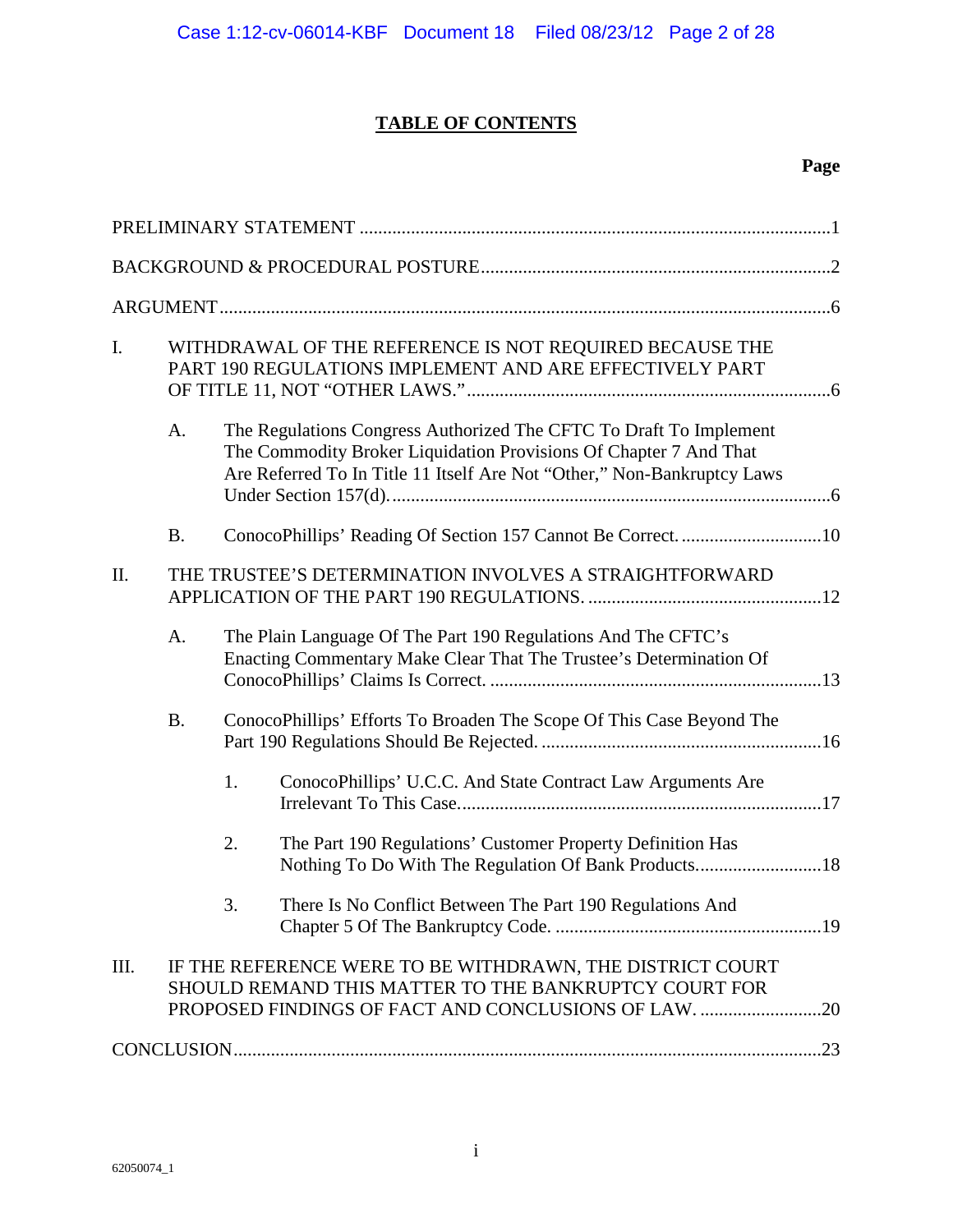# **TABLE OF AUTHORITIES**

| Barton v. SIPC,                                                                      |
|--------------------------------------------------------------------------------------|
| In re Drexel Burnham Lambert Grp.,                                                   |
| Enron Corp. v. J.P. Morgan Sec., Inc. (In re Enron Corp.),                           |
| Gredd v. Bear, Stearns Sec. Corp. (In re Manhattan Inv. Fund Ltd.),                  |
| Grede v. Fortis Clearing Americas LLC,<br>No. 09 C 138, 2009 U.S. Dist. LEXIS 100299 |
| Houbigant, Inc. v. ACB Mercantile, Inc. (In re Houbigant, Inc.),                     |
| HSBC Bank USA, N.A. v. Fane (In re MF Global Inc.),                                  |
|                                                                                      |
| In re Lehman Bros. Inc.,                                                             |
| In re MF Global, Inc.,<br>No. 11-2790 (MG) SIPA, 2012 Bankr. LEXIS 3701              |
| In re MF Global Inc.,<br>No. 11-2790 (MG) SIPA, 2012 Bankr. LEXIS 1801               |
| In re MF Global Inc.,                                                                |
| O'Connell v. Terranova (In re Adelphia Institute, Inc.),                             |

**CASES**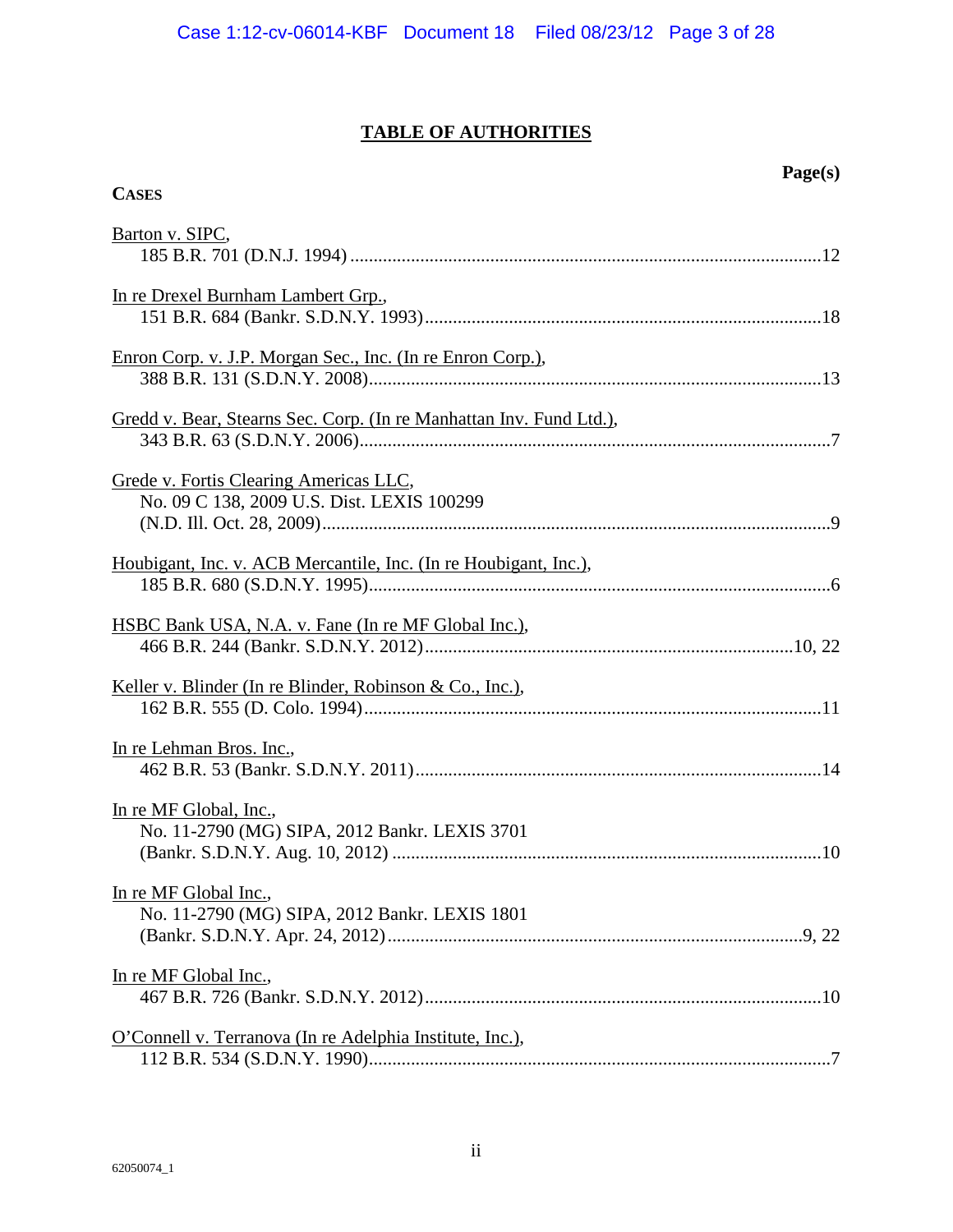| Oneida Ltd. v. Pension Benefit Guar. Corp.,                                                                                                                        |
|--------------------------------------------------------------------------------------------------------------------------------------------------------------------|
| Orion Pictures Corp. v. Showtime Networks, Inc. (In re Orion Pictures Corp.),                                                                                      |
| Pension Benefit Guar. Corp. v. Official Parent Creditors' Comm. of the LTV Corp. (In re<br>Chateaugay Corp.),                                                      |
| Pension Benefit Guar. Corp. v. Pan Am Corp. (In re Pan Am Corp.),                                                                                                  |
| Picard v. Flinn Invs., Inc.,                                                                                                                                       |
| SEC v. Goren,<br>No. 00-CV-970-TCP, 800-8178-288-TCP, 2002 WL 32963582 (E.D.N.Y. Mar. 6,                                                                           |
| Shugrue v. Air Line Pilots Ass'n Int'l (In re Ionosphere Clubs, Inc.),                                                                                             |
| Shugrue v. Pension Benefit Guar. Corp. (In re Ionosphere Clubs, Inc.),                                                                                             |
| SIPC v. Bernard L. Madoff Inv. Sec. LLC,<br>401 B.R. 629 (Bankr. S.D.N.Y. 2009),<br>aff'd sub nom. Rosenman Family, LLC v. Picard, 420 B.R. 108 (S.D.N.Y. 2009) 14 |
| SIPC v. Bernard L. Madoff Inv. Sec. LLC,<br>Nos. 11 Civ. 4505, 11 Civ. 4937, 11 Civ. 8018, 2012 U.S. Dist. LEXIS 92231                                             |
| SIPC v. Lehman Bros. Inc.,                                                                                                                                         |
| Stern v. Marshall,                                                                                                                                                 |
| United States v. Johns-Manville Corp. (In re Johns-Manville),                                                                                                      |
| <b>STATUTES AND RULES</b>                                                                                                                                          |
|                                                                                                                                                                    |
|                                                                                                                                                                    |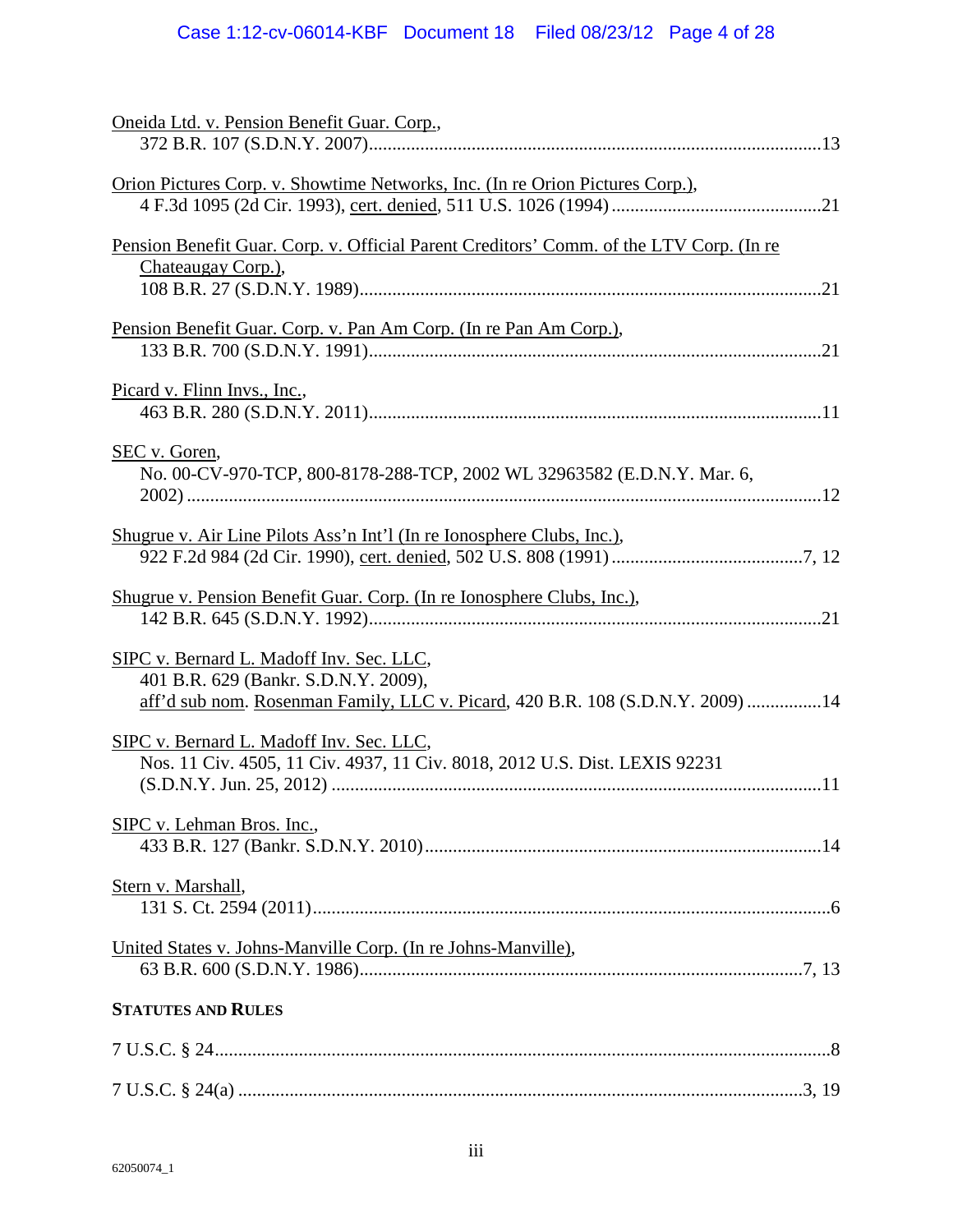# Case 1:12-cv-06014-KBF Document 18 Filed 08/23/12 Page 5 of 28

| <b>REGULATIONS</b>                       |
|------------------------------------------|
|                                          |
| LEGISLATIVE AND ADMINISTRATIVE MATERIALS |
|                                          |
|                                          |
|                                          |
|                                          |
|                                          |
|                                          |
|                                          |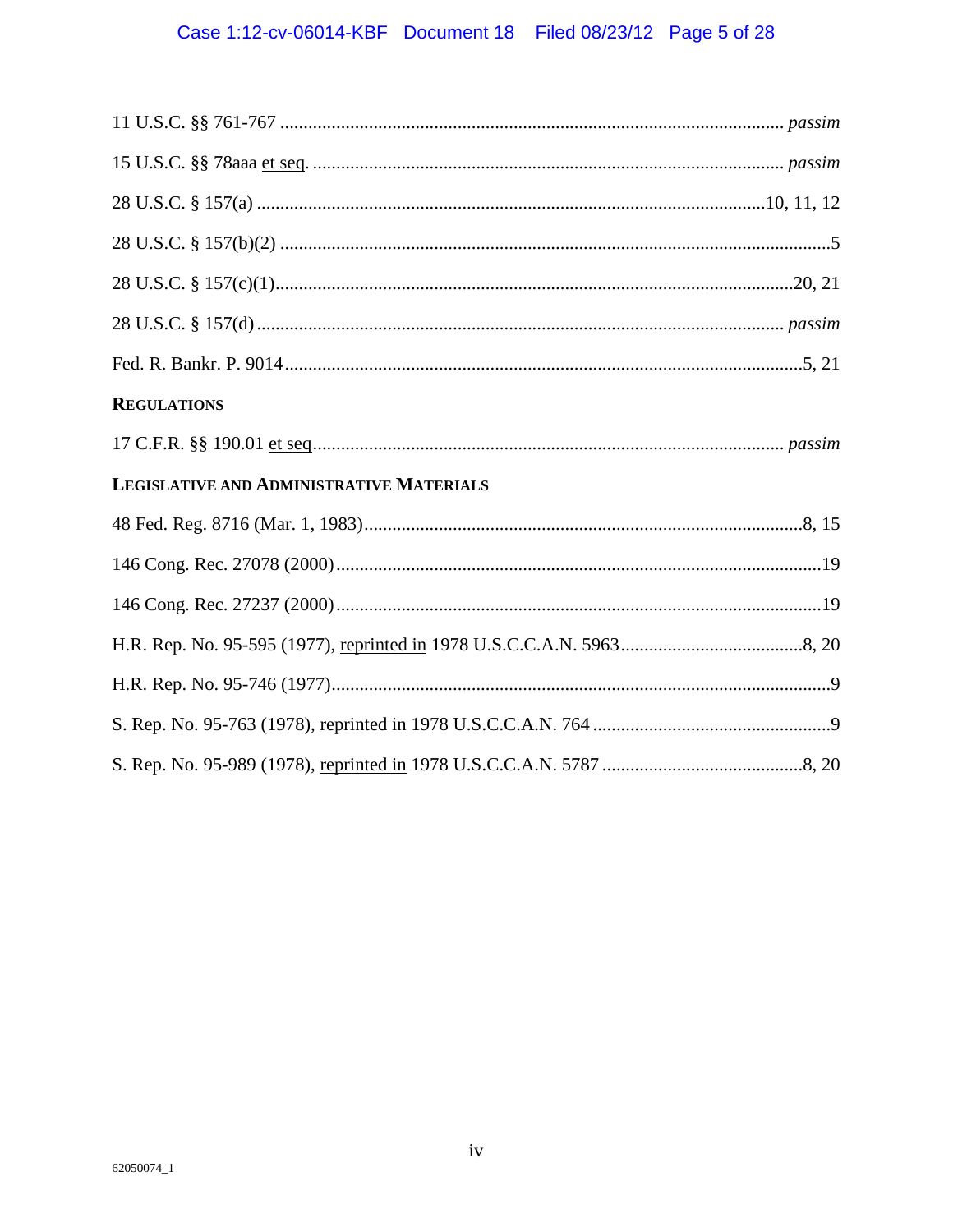#### Case 1:12-cv-06014-KBF Document 18 Filed 08/23/12 Page 6 of 28

James W. Giddens (the "Trustee"), as Trustee for the liquidation of MF Global Inc. ("MFGI") under the Securities Investor Protection Act ("SIPA"), 15 U.S.C. §§ 78aaa et seq., by and through his undersigned counsel, respectfully submits this memorandum of law in opposition to the Motion to Withdraw the Reference and accompanying Memorandum of Law (ECF No. 2 (the "CP Mem. of Law")) filed by ConocoPhillips Company and ConocoPhillips Canada Marketing & Trading ULC (together, "ConocoPhillips") and states as follows:

#### **PRELIMINARY STATEMENT**

The Trustee's duties include the marshaling and equitable distribution of customer property to all of MFGI's former customers. Like tens of thousands of other former MFGI customers, ConocoPhillips posted margin with MFGI to support its trading in commodity futures contracts. But instead of posting cash, securities, or other assets, ConocoPhillips was among a small handful of former MFGI customers that posted margin in the form of letters of credit.

While the Trustee has made significant progress in marshaling customer property, there currently remains a shortfall, such that property of former MFGI customers is currently being returned at a rate significantly less than 100%. ConocoPhillips argues, in the face of this substantial shortfall in customer property, that its use of letters of credit entitles it to a return of its margin at a 100-cents-on-the-dollar rate, while MFGI's other customers share equitably in the shortfall and receive only a portion of the margin they had posted. ConocoPhillips is not entitled to such preferential treatment. Instead, the fair approach, and the approach supported by the plain language of the governing regulations, is for ConocoPhillips' letters of credit to be part of the normal pro rata distribution process.

Currently before the Court is ConocoPhillips' motion to withdraw the reference from the bankruptcy court overseeing the SIPA liquidation of MFGI. The SIPA case has been pending before Judge Martin Glenn since October 31, 2011, when District Judge Paul A.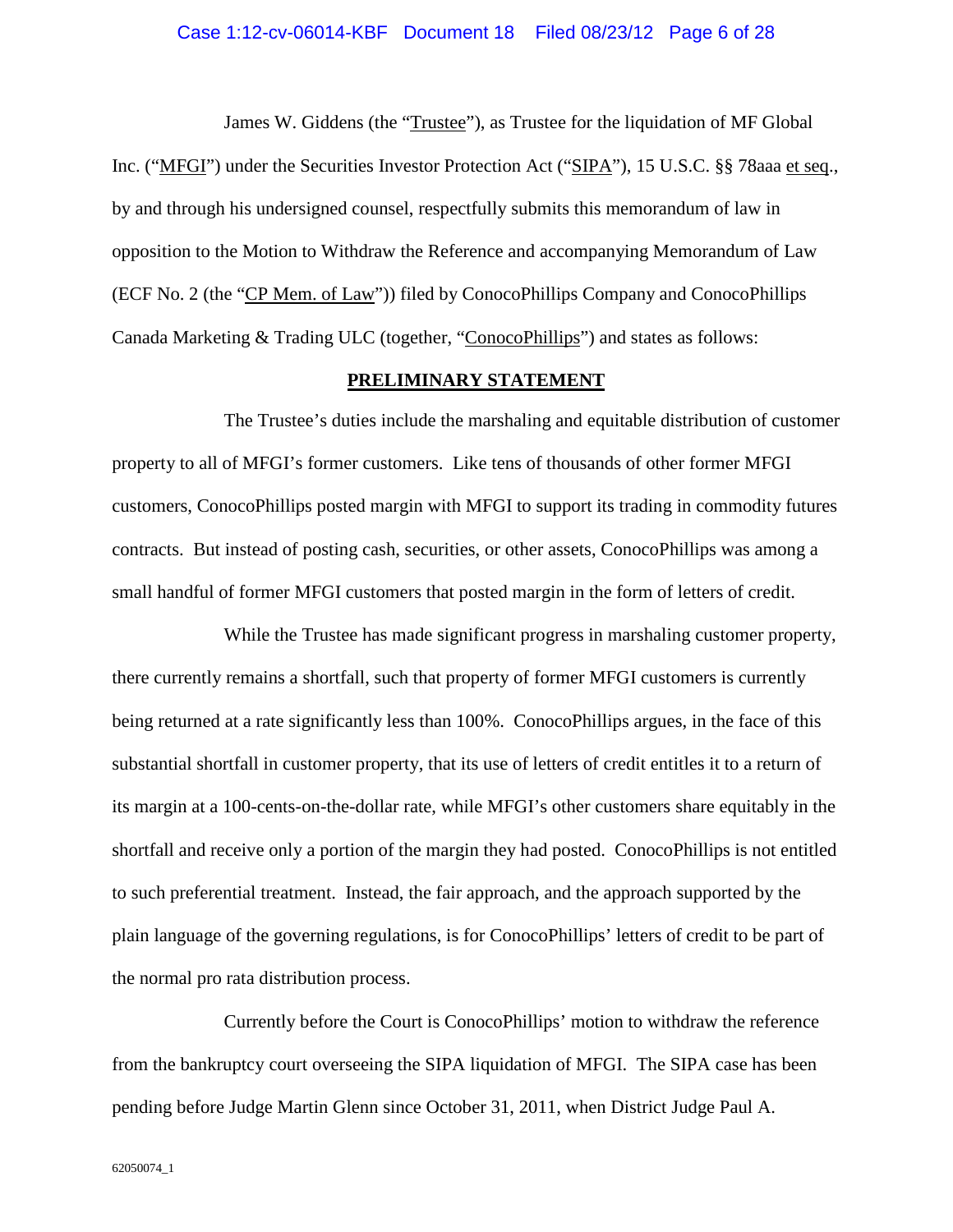#### Case 1:12-cv-06014-KBF Document 18 Filed 08/23/12 Page 7 of 28

Engelmayer's order removed the case from district court to the bankruptcy court pursuant to the congressional mandate that SIPA proceedings be so removed immediately upon the appointment of a trustee. ConocoPhillips argues that withdrawal of the reference is mandatory because this case involves application of Commodity Futures Trading Commission ("CFTC") regulations that implement the bankruptcy code and govern the liquidation of a commodity broker like MFGI.

ConocoPhillips is incorrect. First, mandatory withdrawal is triggered only when the case requires substantial and material consideration of federal laws outside of the title 11 bankruptcy regime. The CFTC regulations do not fit this description; in fact, they implement and are intimately connected with the portion of title 11 that governs commodity broker liquidations. Second, this case does not involve "substantial and material consideration" of the CFTC regulations; rather, it requires a straightforward application of the regulations' plain language, bolstered by its promulgation history. Finally, even if the Court were to determine that withdrawing the case from the bankruptcy court were appropriate, a remand to the bankruptcy court for proposed factual findings and legal conclusions would be most efficient in light of the bankruptcy court's extensive experience with the MFGI liquidation and its specific procedure for resolving claims disputes like this one.

#### **BACKGROUND & PROCEDURAL POSTURE**

#### **The SIPA Proceeding**

Prior to its liquidation, MFGI was a futures commission merchant ("FCM") subject to regulation by the CFTC and a registered securities broker-dealer subject to SIPA and regulation by the Securities and Exchange Commission ("SEC"). (Report of the Trustee's Investigation and Recommendations (the "Investigation Report") at 26, 31-32, attached in part to the Declaration of Marlena C. Frantzides sworn to on August 23, 2012 (the "Frantzides Decl.") at Ex.  $A$ .)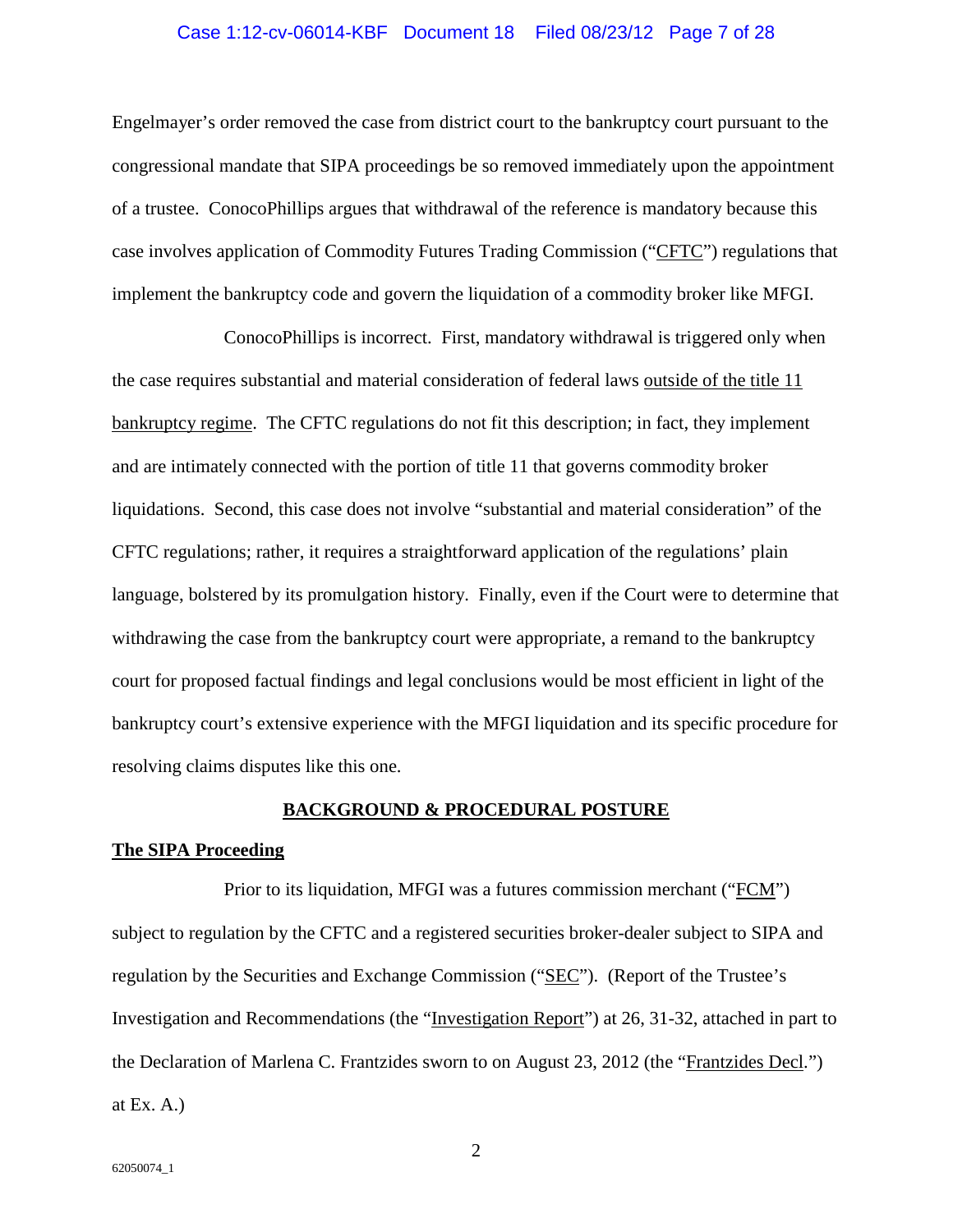The liquidation of MFGI was commenced pursuant to the provisions of SIPA. On

October 31, 2011, the Honorable Paul A. Engelmayer, United States District Court for the Southern District of New York, entered an order (the "MFGI Liquidation Order," Frantzides Decl. at Ex. B) commencing the liquidation in the case captioned Securities Investor Protection Corp. v. MF Global Inc., Case No. 11-CIV-7750 (PAE). The MFGI Liquidation Order, inter alia: (i) appointed James W. Giddens as Trustee for the liquidation of the business of MFGI pursuant to 15 U.S.C. § 78eee(b)(3); and (ii) removed the case to the bankruptcy court, before the Honorable Martin Glenn, for all purposes as required by 15 U.S.C. § 78eee(b)(4) (the "SIPA Proceeding").

Title 11 (the "Bankruptcy Code") includes a specific subchapter governing the liquidation of a FCM like MFGI — subchapter IV of chapter 7 codified at 11 U.S.C. §§ 761-767. SIPA provides that this subchapter governs the duties of a trustee when a FCM is liquidated pursuant to SIPA and states:

> To the extent consistent with the provisions of this chapter or as otherwise ordered by the court, a trustee shall be subject to the same duties as a trustee in a case under chapter 7 of Title 11, including, if the debtor is a commodity broker . . . the duties specified in subchapter IV of such chapter 7 . . . .

<span id="page-7-0"></span>15 U.S.C. § 78fff-1(b). Congress directed that subchapter IV of chapter 7 of the Bankruptcy Code be implemented by certain CFTC regulations that are specifically applicable to a FCM liquidation. See 7 U.S.C. § 24(a); 17 C.F.R. §§ 190.01 through 190.10 (the "Part 190 Regulations"). The Part 190 Regulations implement the Bankruptcy Code to provide detailed rules for the liquidation of a FCM, with a special focus on the identification, marshaling, and equitable pro rata distribution of the property of the FCM's former customers.

Upon entry of the MFGI Liquidation Order, the commodity futures accounts of tens of thousands of customers, and the property in those accounts, came under the Trustee's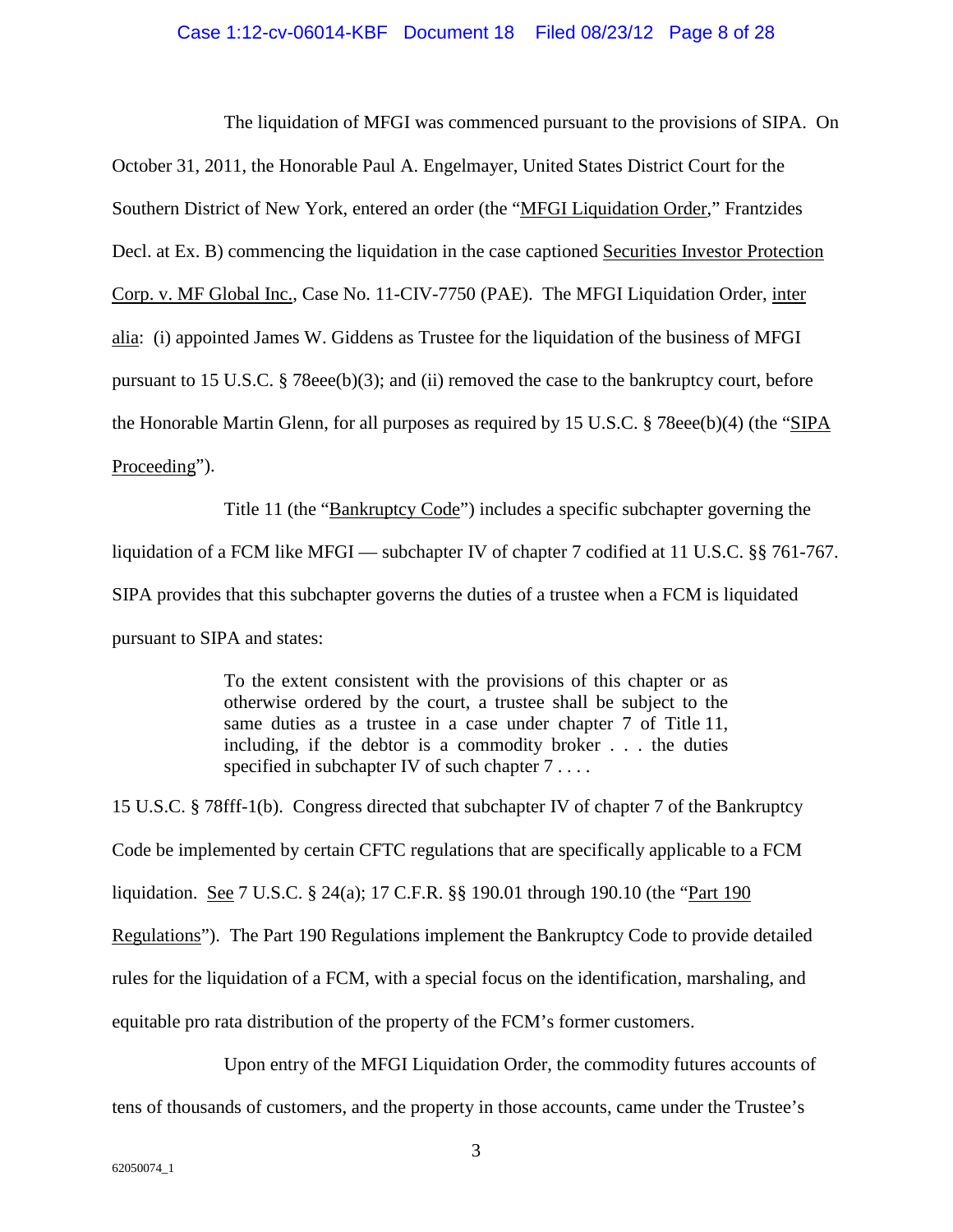### Case 1:12-cv-06014-KBF Document 18 Filed 08/23/12 Page 9 of 28

control and were subject to the FCM liquidation statutes and regulations. (Trustee's First Interim Report (the "Interim Report") at ¶ 15, Frantzides Decl. at Ex. C.) The ConocoPhillips entities are two of these customers.

#### **The Letters of Credit**

Prior to MFGI's liquidation, ConocoPhillips traded commodity futures contracts through MFGI and, like all other customers who actively traded through MFGI, was required to post margin. (CP Mem. of Law at 5-6; Trustee's Motion for an Order Confirming the Trustee's Determination of ConocoPhillips' Claims to Customer Accounts Margined with Letters of Credit (the " Trustee's Motion") at ¶ 13-17, attached to the Declaration of Emil. A. Kleinhaus in Support of ConocoPhillips' Motion to Withdraw the Reference (ECF No. 3 (the "Kleinhaus Decl.")) at Ex. A.) Nearly every MFGI customer posted margin in the form of cash or securities. The ConocoPhillips entities, however, were two of a small handful of MFGI customers (nine in total) that instead posted margin in the form of letters of credit.<sup>[1](#page-8-0)</sup> (See Trustee's Motion at ¶ 16.) Six of these irrevocable standby letters of credit (the "CP LOCs") are the subject of the current dispute between the parties. (See Trustee's Motion at ¶ 17.)

#### **The Contested Matter**

On December 16, 2011, ConocoPhillips Company and ConocoPhillips Canada each timely asserted a customer claim in the SIPA Proceeding seeking return of property from MFGI. (Trustee's Motion at  $\P$  24.) The current disagreement between the parties stems from the

 $\overline{a}$ 

<span id="page-8-0"></span><sup>1.</sup> Koch Supply & Trading, LP, the only other former MFGI commodity futures customer that disputes the Trustee's position on letters of credit, initiated an adversary proceeding against the Trustee in the bankruptcy court (Koch Supply & Trading, LP v. James W. Giddens, Trustee for the SIPA Liquidation of MF Global Inc., Adv. Proc. No. 12-1754 (MG)) and also made a motion to withdraw the reference (Koch Supply & Trading, LP v. Giddens, Case No. 12-CV-5596 (NRB)), which has been assigned to the Honorable Naomi Buchwald. The briefing schedule in that case is the same as the briefing schedule here.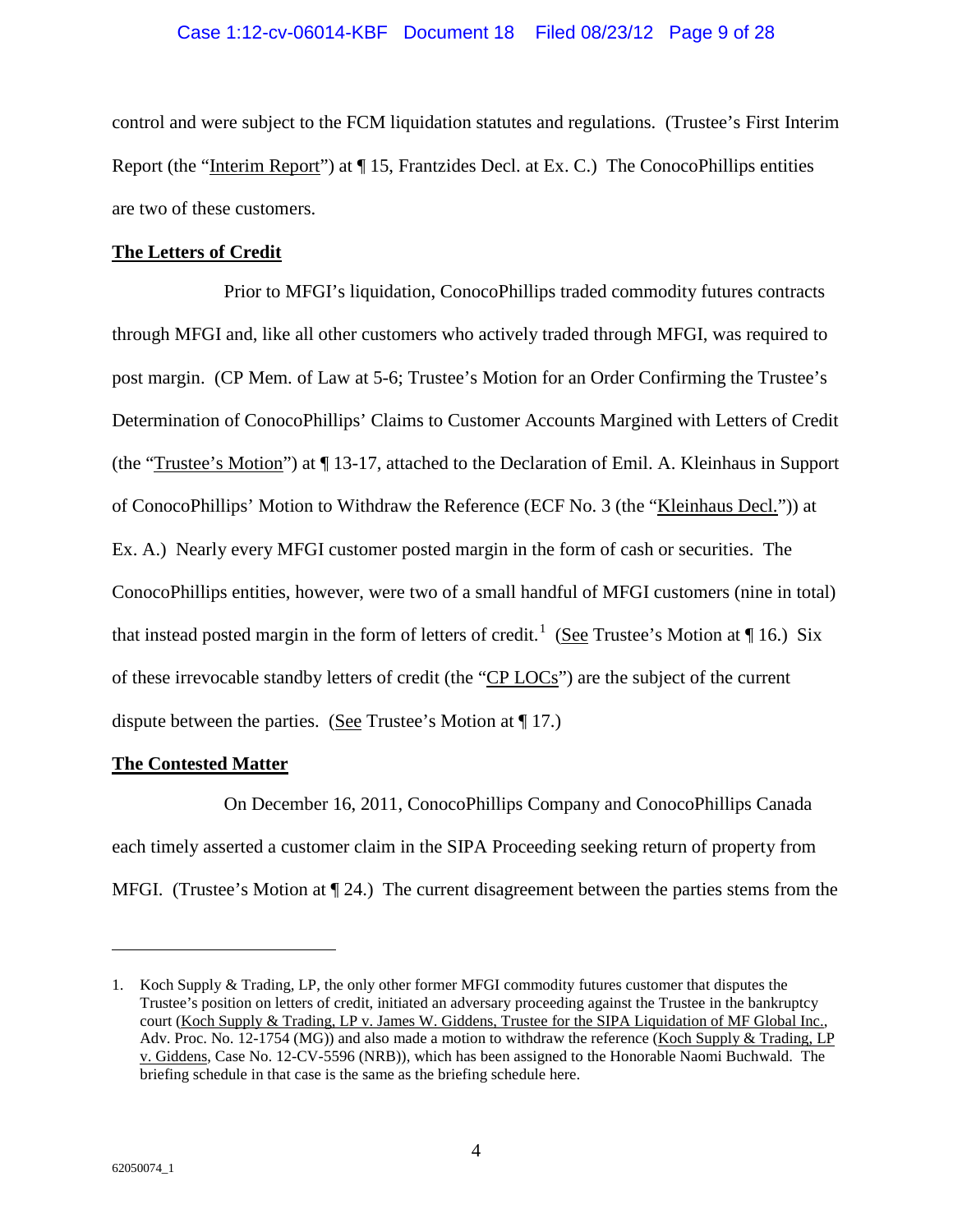### Case 1:12-cv-06014-KBF Document 18 Filed 08/23/12 Page 10 of 28

Trustee's determination of ConocoPhillips' customer claims. Specifically, the Trustee determined that ConocoPhillips' customer property included the face amount of the CP LOCs in accordance with 17 C.F.R. § 190.08(a)(1)(i)(E) and that the CP LOCs should therefore be part of the pro rata distribution to ConocoPhillips. ConocoPhillips, on the other hand, takes the position that the CP LOCs are not customer property and that they therefore should be returned in full outside of the normal pro rata distribution process.

On May 22, 2012, the Trustee allowed the claims of ConocoPhillips Company and ConocoPhillips Canada as customer claims and included the face amount of the CP LOCs as customer property as described above. (See Notices of the Trustee's Determination of Claims, Kleinhaus Decl. at Exs. N and O.) Because the Trustee had already returned in full all but two of the CP LOCs to ConocoPhillips, and because the remaining two CP LOCs had already expired, the Trustee included the face amounts of the CP LOCs under the heading "Amount Already Transferred to You," and deducted those amounts from the total amount owed to ConocoPhillips. (Id.) On June 22, 2012, ConocoPhillips filed a joint objection disputing the Trustee's determination. (Kleinhaus Decl. at Ex. P.)

<span id="page-9-1"></span><span id="page-9-0"></span>On July 30, 2012, the Trustee filed a motion in the bankruptcy court for confirmation of his application of the Part 190 Regulations to his determination of ConocoPhillips' claims. (See Trustee's Motion.) In accordance with the "MFGI Claims Procedure Order" issued by the bankruptcy court, the Trustee's Motion initiated a "Contested Matter" subject to the streamlined procedures in Rule 9014 of the Federal Rules of Bankruptcy Procedure. (Frantzides Decl. at Ex. D.) The Contested Matter is substantively a claims dispute and is also a core bankruptcy proceeding that does not raise an issue of the bankruptcy court's constitutional authority to enter a final judgment. 28 U.S.C. § 157(b)(2) (including the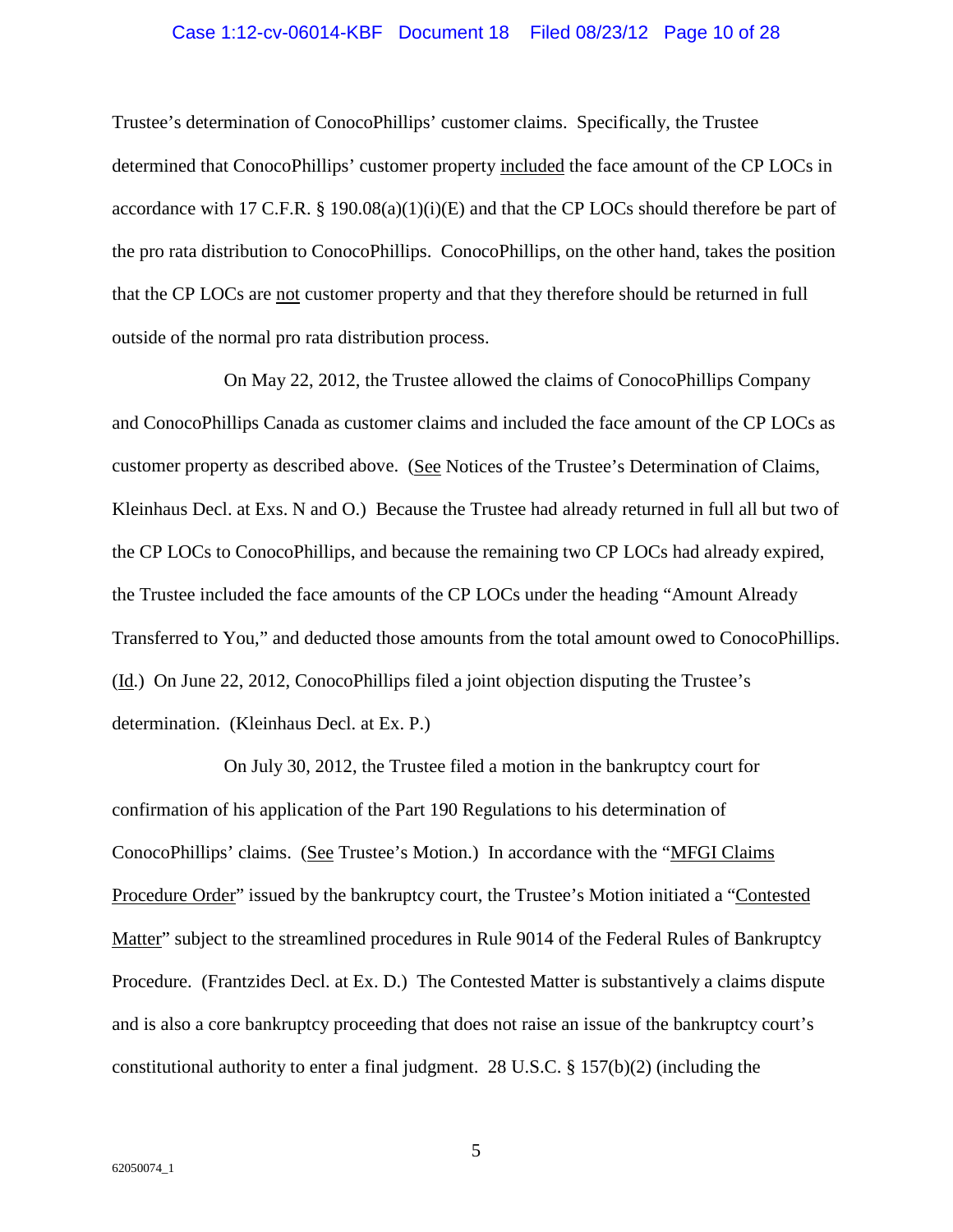"allowance or disallowance of claims against the estate" as a core proceeding.); see also Stern v. Marshall, 131 S. Ct. 2594, 2618 (2011) (acknowledging bankruptcy court authority to adjudicate a dispute that would "necessarily be resolved in the claims allowance process"). ConocoPhillips nonetheless filed a motion to withdraw the reference with respect to the Contested Matter.

### **ARGUMENT**

### **I. WITHDRAWAL OF THE REFERENCE IS NOT REQUIRED BECAUSE THE PART 190 REGULATIONS IMPLEMENT AND ARE EFFECTIVELY PART OF TITLE 11, NOT "OTHER LAWS."**

<span id="page-10-1"></span>Section 157(d) of title 28 requires the Court to withdraw the reference to the bankruptcy court if it "determines that resolution of the proceeding requires consideration of both title 11 and other laws of the United States regulating organizations or activities affecting interstate commerce." 28 U.S.C. § 157(d). ConocoPhillips argues that the Part 190 Regulations were not technically promulgated pursuant to title 11 — and that they are therefore "other laws of the United States" regulating commerce — such that a strict reading of section 157(d) mandates withdrawal. This argument ignores the history and purpose of the Part 190 Regulations, as well as the cautions from the Second Circuit against over-applying the mandatory withdrawal statute. It also ignores the fact that if the mandatory withdrawal statute were truly read as strictly as ConocoPhillips advocates, it would not apply to a SIPA proceeding like this one at all.

### **A. The Regulations Congress Authorized The CFTC To Draft To Implement The Commodity Broker Liquidation Provisions Of Chapter 7 And That Are Referred To In Title 11 Itself Are Not "Other," Non-Bankruptcy Laws Under Section 157(d).**

<span id="page-10-0"></span>If applied literally, section 157(d) would effectively "eviscerate much of the work of the bankruptcy courts." Houbigant, Inc. v. ACB Mercantile, Inc. (In re Houbigant, Inc.), 185 B.R. 680, 683 (S.D.N.Y. 1995). To avoid this result, courts in the Second Circuit have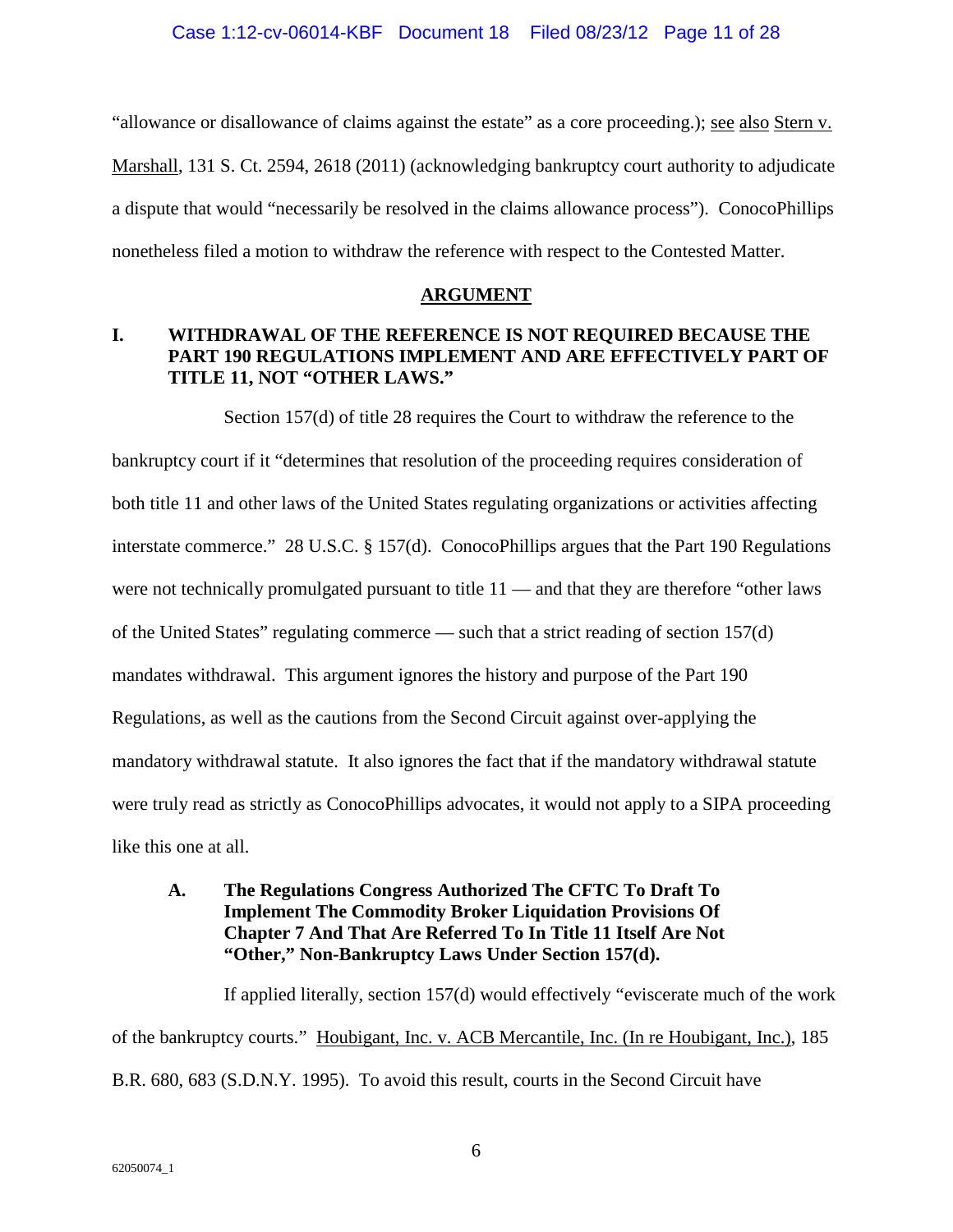#### <span id="page-11-2"></span>Case 1:12-cv-06014-KBF Document 18 Filed 08/23/12 Page 12 of 28

<span id="page-11-1"></span>consistently held that section 157(d) must be "construed narrowly." See Shugrue v. Air Line Pilots Ass'n Int'l (In re Ionosphere Clubs, Inc.), 922 F.2d 984, 995 (2d Cir. 1990), cert. denied, 502 U.S. 808 (1991); O'Connell v. Terranova (In re Adelphia Institute, Inc.), 112 B.R. 534, 536 (S.D.N.Y. 1990) (District courts "[a]re admonished by the legislative history to construe this sentence narrowly.") (internal quotation omitted). Mandatory withdrawal is not an "escape hatch through which most bankruptcy matters [can] be removed to a district court." Gredd v. Bear, Stearns Sec. Corp. (In re Manhattan Inv. Fund Ltd.), 343 B.R. 63, 66 (S.D.N.Y. 2006) (internal quotation omitted).

<span id="page-11-3"></span><span id="page-11-0"></span>Section 157(d) ensures that federal district courts resolve those issues that "Congress . . . intended to have decided by a district court judge rather than a bankruptcy judge." United States v. Johns-Manville Corp. (In re Johns-Manville), 63 B.R. 600, 602 (S.D.N.Y. 1986). ConocoPhillips argues that the Part 190 Regulations should be considered by the district court rather than the bankruptcy court because they were promulgated under title 7, not title 11. (See CP Mem. of Law at 11-12.) But an examination of congressional intent makes clear that Congress considered these regulations to be bankruptcy regulations, and they are referred to in title 11 itself. There is no indication that Congress intended that they be considered in the first instance outside of the bankruptcy court.

Specifically, Congress gave the CFTC the power to promulgate the Part 190 Regulations as part of the Bankruptcy Reform Act of 1978 when it was modernizing the Bankruptcy Code to specifically address the liquidations of FCMs like MFGI. Congress added subchapter IV of chapter 7 of the Bankruptcy Code to govern these FCM liquidations and simultaneously stated that more detailed regulations governing commodity broker liquidations would be promulgated by the CFTC: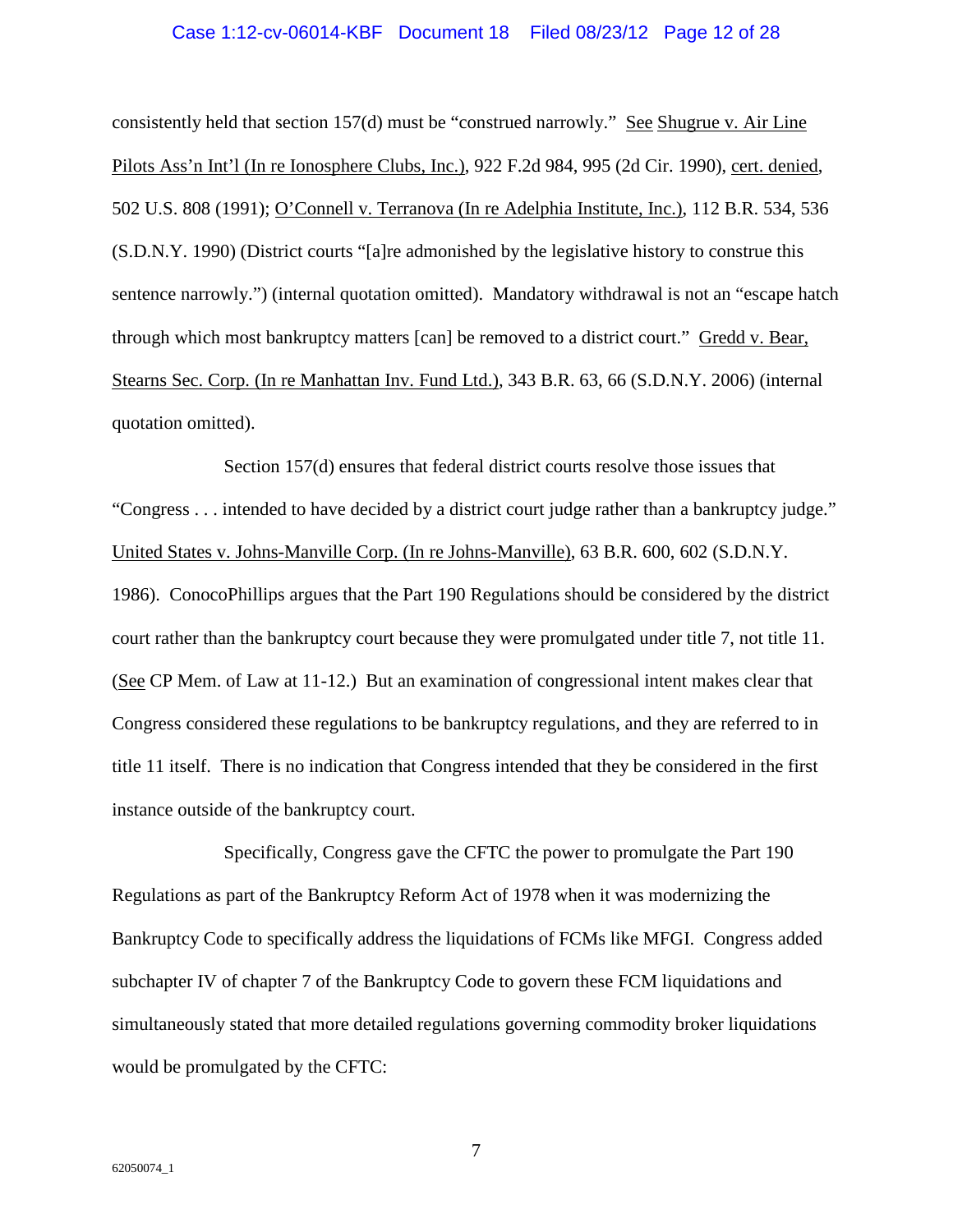The commodity broker subchapter provides only a framework within which commodity broker liquidations are to be administered . . . the subchapter does not provide detailed rules to cover every contingency. Instead general rulemaking authority has been delegated to the CFTC . . . .

<span id="page-12-3"></span>Bankruptcy Reform Act of 1978, S. Rep. No. 95-989, at 8 (1978), reprinted in 1978

<span id="page-12-2"></span><span id="page-12-0"></span>U.S.C.C.A.N. 5787. In giving the CFTC this statutory authority, Congress did so under the Commodity Exchange Act ("CEA"), pursuant to which the CFTC was created in 1974, rather than the Bankruptcy Code itself. Bankruptcy Reform Act of 1978, Pub. L. No. 95-598, tit. III, § 302, 92 Stat. 2549 (1978) (codified at 7 U.S.C. § 24). But this bit of statutory organization does not detract from the obvious fact that the regulations the CFTC was directed to promulgate as part of the Bankruptcy Reform Act are bankruptcy regulations, as closely connected to the Bankruptcy Code as federal regulations can be. See H.R. Rep. No. 95-595 (1977), reprinted in 1978 U.S.C.C.A.N. 5963 ("A final distinction [between a commodity and stockbroker liquidation] concerns the creation of a rule-making power in the [CFTC] to carry out the provisions [of subchapter IV of chapter 7 of the Bankruptcy Code].") It is not a normal reading of the statutory langauge to conclude that regulations promulgated at the direction of Congress to implement parts of title 11 should be considered "other laws of the United States" regulating interstate commerce.

<span id="page-12-1"></span>In addition, the CFTC itself made clear when it was promulgating the Part 190 Regulations that it was "implement[ing] subchapter IV [the commodity broker subchapter] of Chapter 7 of the Bankruptcy Act which applies only to commodity broker liquidations." 48 Fed. Reg. 8716 (Mar. 1, 1983). Subchapter IV of the Bankruptcy Code also references the CFTC's implementation of rules and regulations in congressional contemplation of the CFTC's involvement. See, e.g., 11 U.S.C. § 761(17). ConocoPhillips did not cite, and the Trustee is not aware of, any case withdrawing the reference because the case required interpretation of the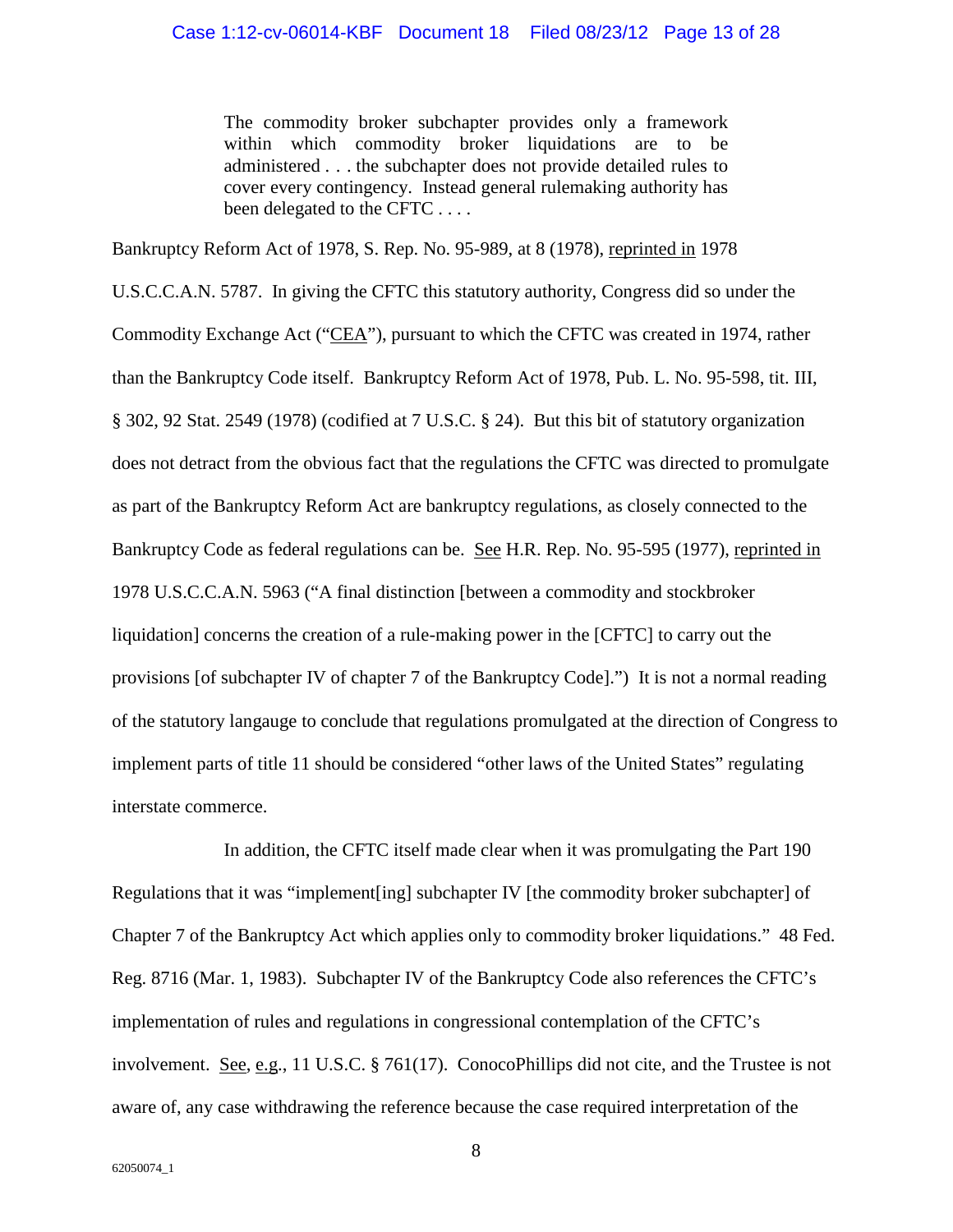#### Case 1:12-cv-06014-KBF Document 18 Filed 08/23/12 Page 14 of 28

<span id="page-13-0"></span>CFTC's bankruptcy regulations. (See CP Mem. of Law at 11-12.) ConocoPhillips does cite Grede v. Fortis Clearing Americas LLC, but Grede is irrelevant here because it involved CFTC regulations that were not the Part 190 Regulations and therefore had no relationship to the Bankruptcy Code. No. 09 C 138, 2009 U.S. Dist. LEXIS 100299, at \*9-11 (N.D. Ill. Oct. 28, 2009); <u>see id</u>. at 11.

ConocoPhillips relies on a number of cases arising from the Madoff liquidation, but those cases turn on an application of SIPA rather than the Part 190 Regulations drafted pursuant to a congressional directive to implement title 11. See CP Mem. of Law at 11-12. It is also worth noting that decisions to withdraw the reference in Madoff-related cases have resulted in over 400 motions to withdraw the reference in that case, not a result that Congress likely contemplated when it made clear its intent that SIPA liquidations be handled by bankruptcy courts. S. Rep. No. 95-763, at 10 (1978), reprinted in 1978 U.S.C.C.A.N. 764 (amending section 78eee(b)(4) to clarify "[a]uthority for the existing practice of referring all or part of a liquidation proceeding to a referee in bankruptcy, thereby in many cases expediting liquidation proceedings"); see also H.R. Rep. No. 95-746, at 27 (1977).

<span id="page-13-2"></span><span id="page-13-1"></span>These points are all reinforced by consideration of the ultimate ramifications of ConocoPhillips' argument. The Part 190 Regulations govern all aspects of the liquidation of a commodity broker, just as Congress intended. Therefore, if a district court were in fact required to withdraw the reference whenever a case required significant consideration of the Part 190 Regulations, the bankruptcy court would have virtually no role left to play in commodity broker liquidations. For example, matters that the bankruptcy court has routinely and efficiently handled in the MFGI liquidation would, according to ConocoPhillips, be subject to mandatory withdrawal. See, e.g., In re MF Global Inc., No. 11-2790 (MG) SIPA, 2012 Bankr. LEXIS 1801,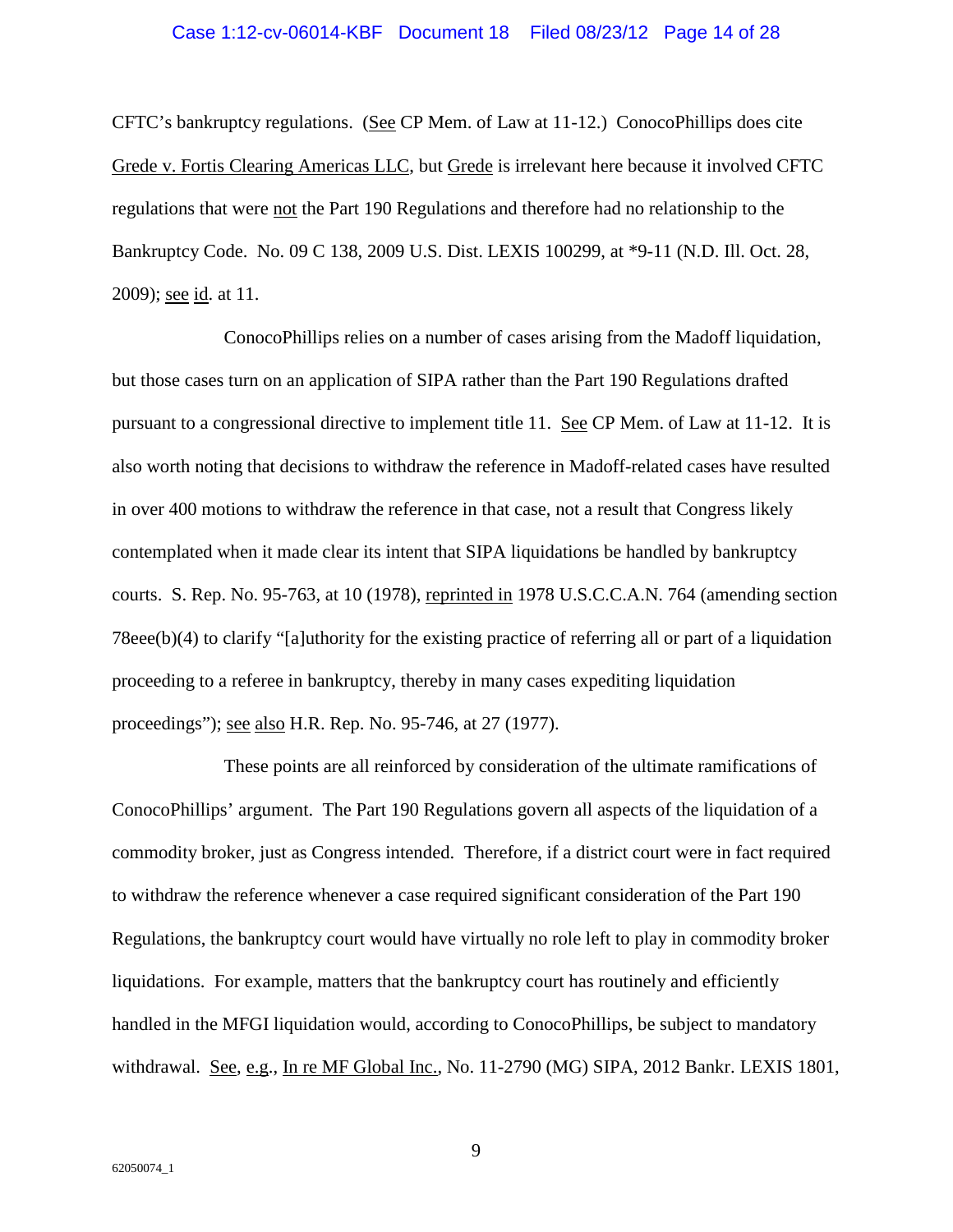<span id="page-14-2"></span><span id="page-14-1"></span><span id="page-14-0"></span>at \*15-19 (Bankr. S.D.N.Y. Apr. 24, 2012) (determining that the Part 190 Regulations require a separate account class for delivery property); In re MF Global Inc., 467 B.R. 726, 728-29 (Bankr. S.D.N.Y. 2012) (approving the liquidation of specifically identifiable property as defined in the Part 190 Regulations); HSBC Bank USA, N.A. v. Fane (In re MF Global Inc.), 466 B.R. 244, 248 (Bankr. S.D.N.Y. 2012) (interpreting the Part 190 Regulations that "guide trustees and assist courts in implementing the CEA and subchapter IV of title 11 of the Bankruptcy Code" as applied to specifically identifiable property); In re MF Global Inc., No. 11-2790 (MG) SIPA, 2012 Bankr. LEXIS 3701, at \*19-20 (Bankr. S.D.N.Y. Aug. 10, 2012) (discussing the potential interaction of the Part 190 Regulations and Exchange Rules in the context of approving a settlement agreement). Over 26,000 timely commodity claims have been submitted in the MFGI liquidation and determined by the Trustee. To date, nearly 450 objections to claim determinations have been filed, and these customers are entitled to and could potentially have their day in court. The objections deadline for several hundred other claimants' objections has not yet expired. Certainly no rational Congress would remove all this litigation from the specialized courts created for this purpose to already over-burdened district courts.

#### **B. ConocoPhillips' Reading Of Section 157 Cannot Be Correct.**

ConocoPhillips relies heavily on a narrow and technical reading of section 157(d). Specifically, ConocoPhillips reads the phrase "title 11" in section 157(d) to exclude regulations that were promulgated by a federal agency at the specific direction of Congress as part of the Bankruptcy Reform Act to implement title 11. But if section 157(d) were truly to be read that narrowly and technically, it would not apply to this case at all. This is because, read strictly, section 157(d) mandates withdrawal only when cases are referred to the bankruptcy court pursuant to section 157(a) of title 28. And section 157(a) refers only title 11 bankruptcy cases. This case, however, was not referred to the bankruptcy court under title 11, but instead pursuant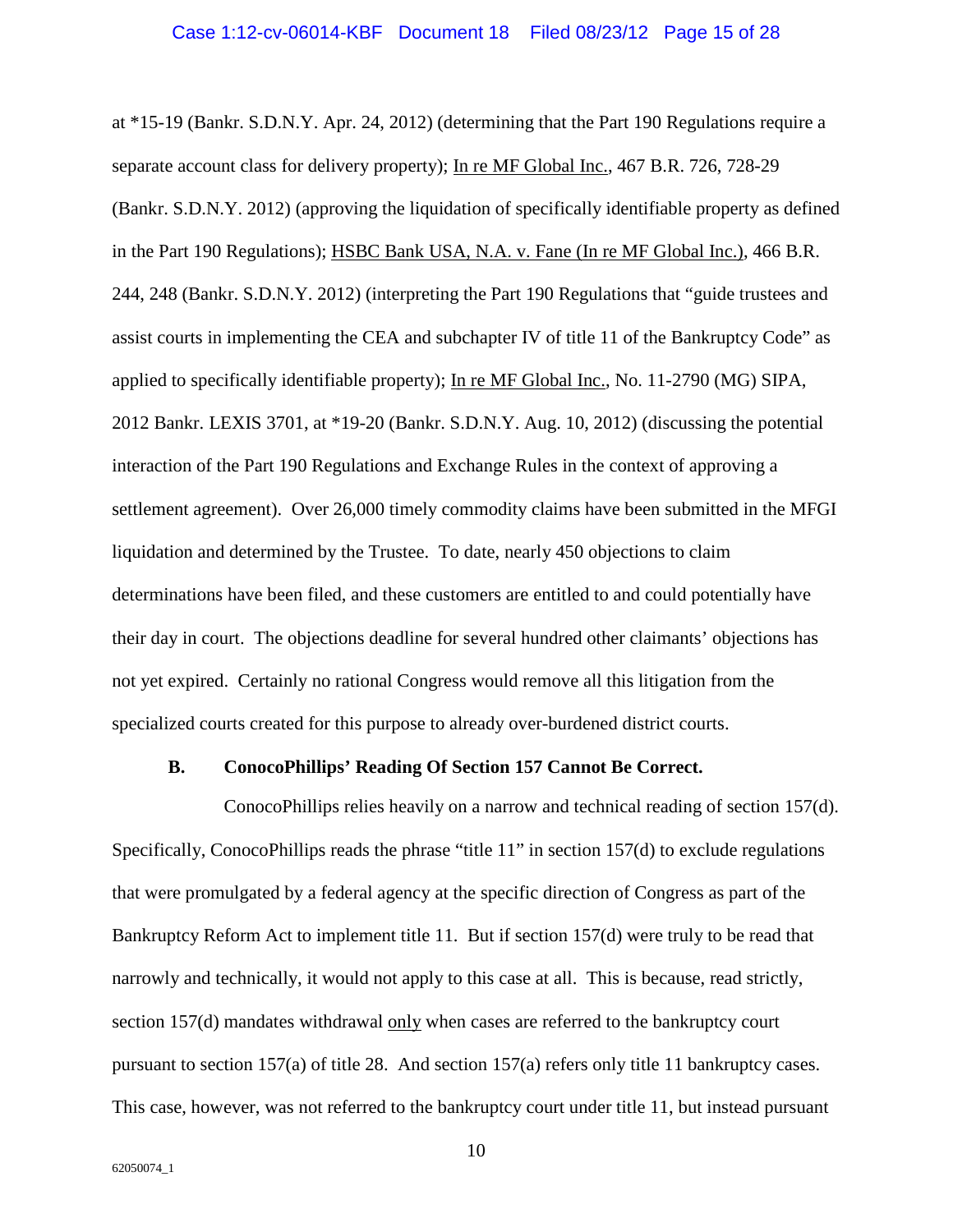to the mandatory removal provision in SIPA. See 15 U.S.C. § 78eee(b)(4).

Specifically section 157(d) states:

<span id="page-15-0"></span>The district court may withdraw, in whole or in part, any case or proceeding referred under this section [28 U.S.C. 157], on its own motion or on timely motion of any party, for cause shown. The district court shall, on timely motion of a party, so withdraw a proceeding if the court determines that resolution of the proceeding requires consideration of both title 11 and other laws of the United States regulating organizations or activities affecting interstate commerce.

28 U.S.C. § 157(d) (emphasis added). The "this section" to which the statute refers is section

157(a), which states that "[e]ach district court may provide that any or all cases under title 11 and

any or all proceedings arising under title 11 or arising in or related to a case under title 11 shall

be referred to the bankruptcy judges for the district." 28 U.S.C. § 157(a). SIPA liquidations, in

contrast, are not referred to the bankruptcy court pursuant to the referral provision in section

157(a) but instead are removed under the mandatory removal section in SIPA that states:

Upon the issuance of a protective decree and appointment of a trustee, or a trustee and counsel, under this section, the court shall forthwith order the removal of the entire liquidation proceeding to the court of the United States in the same judicial district having jurisdiction over cases under title 11. The latter court shall thereupon have all of the jurisdiction, powers, and duties conferred by this chapter upon the court to which application for the issuance of the protective decree was made.

15 U.S.C. § 78eee(b)(4). Thus, when section 157(d) says it applies to "any case or proceeding referred under this section," a literal reading would limit its application to cases referred under section 157(a), not cases removed to the bankruptcy court pursuant to SIPA.

To be sure, to date, courts have not given the statute such a strict reading. See

Picard v. Flinn Invs., Inc., 463 B.R. 280, 282-83 (S.D.N.Y. 2011); SIPC v. Bernard L. Madoff

Inv. Sec. LLC, Nos. 11 Civ. 4505, 11 Civ. 4937, 11 Civ. 8018, 2012 U.S. Dist. LEXIS 92231, at

\*5-7 (S.D.N.Y. Jun. 25, 2012); Keller v. Blinder (In re Blinder, Robinson & Co., Inc.), 162 B.R.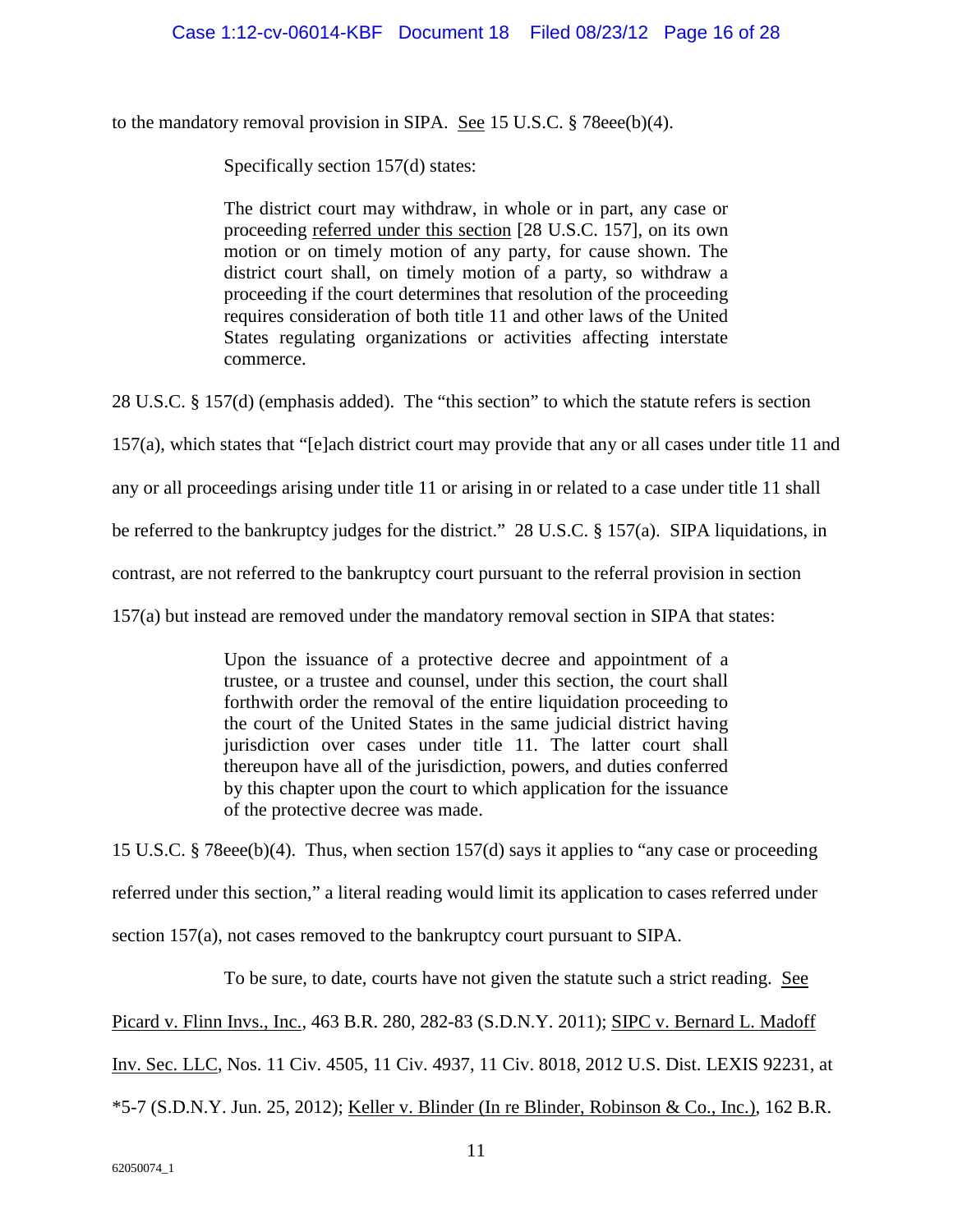#### <span id="page-16-1"></span><span id="page-16-0"></span>Case 1:12-cv-06014-KBF Document 18 Filed 08/23/12 Page 17 of 28

555, 559 (D. Colo. 1994); <u>Barton v. SIPC,</u> 185 B.R. 701, 703 (D.N.J. 1994); <u>SEC v. Goren,</u> No. 00-CV-970-TCP, 800-8178-288-TCP, 2002 WL 32963582, at \*2 (E.D.N.Y. Mar. 6, 2002). But even if the broader reading of section 157(a) is correct and title 11 encompasses SIPA removals, then a broader reading of the same language in another section of the same statute (section 157(d)) must also be correct and would encompass regulations that implement title 11. Any FCM liquidation involving a broker-dealer may well proceed under SIPA. Congress could not have intended in such circumstances that two interrelated sections of the same statute would be read in an illogical and inconsistent fashion. Either section 157 has no application to the case because it was removed pursuant to SIPA, not title 11, or title 11 as used in the statute must include implementing regulations.

Either reading of the statute compels the same conclusion. Congress could only have meant that the core issue of customer claim treatment under the regulations implementing the Bankruptcy Code for FCM liquidations would be determined by the court created for that purpose: the bankruptcy court.

### **II. THE TRUSTEE'S DETERMINATION INVOLVES A STRAIGHTFORWARD APPLICATION OF THE PART 190 REGULATIONS.**

Even if the Part 190 Regulations had no connection to the Bankruptcy Code at all, which is plainly not the case, withdrawal of the reference would still be inappropriate because a straightforward application of the regulations is all that is required. The Second Circuit has held that mandatory withdrawal "is reserved for cases where substantial and material consideration of non-Bankruptcy Code federal statutes is necessary for the resolution of the proceeding." In re Ionosphere Clubs, Inc., 922 F.2d at 995 (emphasis added). Mandatory withdrawal "is not available merely whenever non-Bankruptcy Code federal laws will be considered in the bankruptcy court proceeding." Id. "Substantial and material consideration" requires a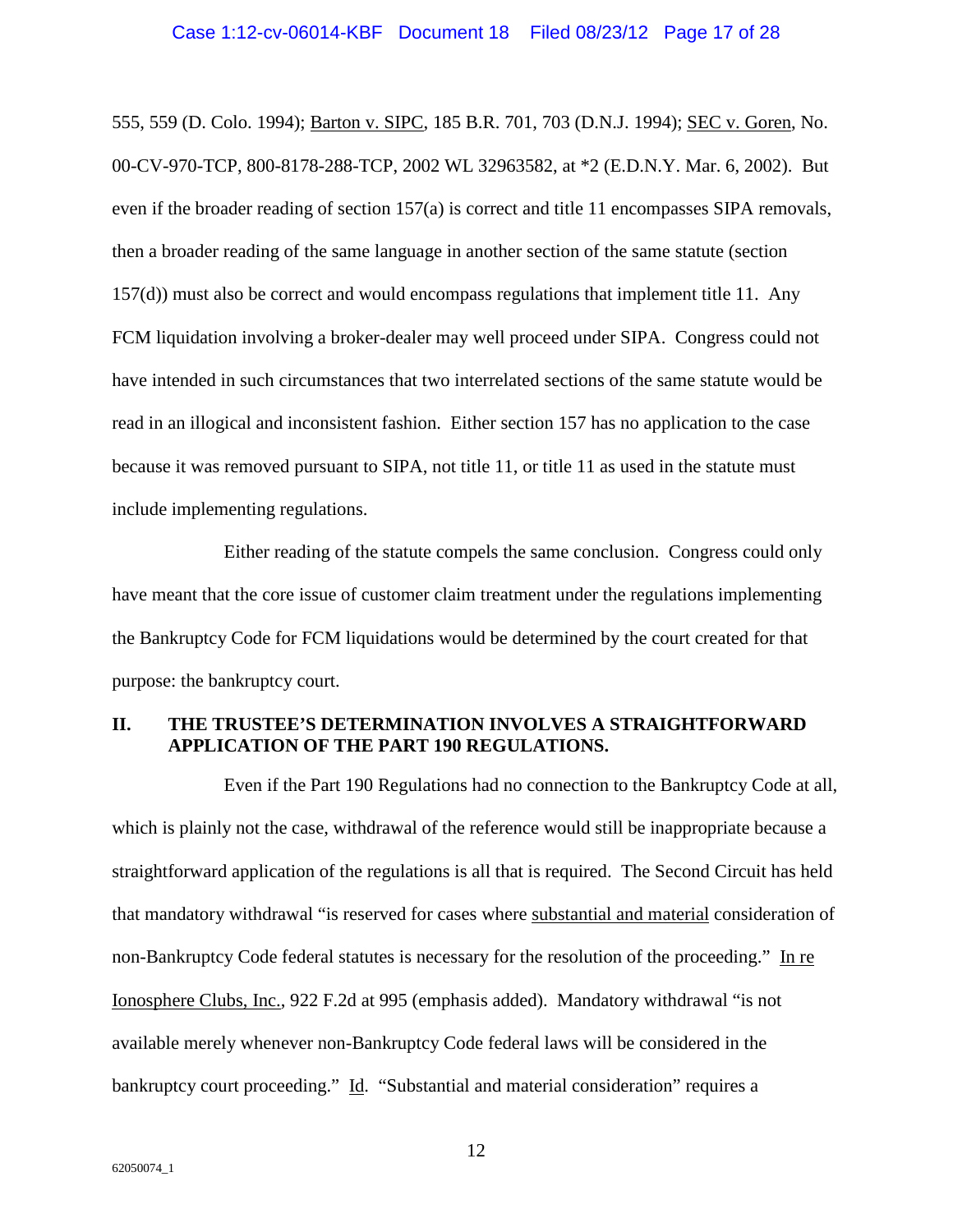#### <span id="page-17-0"></span>Case 1:12-cv-06014-KBF Document 18 Filed 08/23/12 Page 18 of 28

bankruptcy judge to engage in "significant interpretation of federal [non-bankruptcy] laws . . . as opposed to . . . the straightforward application of a federal statute." Enron Corp. v. J.P. Morgan Sec., Inc. (In re Enron Corp.), 388 B.R. 131, 136 (S.D.N.Y. 2008) (emphasis in original) (internal citations omitted). The "substantial and material consideration" standard excludes those cases that involve only the routine application of federal, non-bankruptcy laws to a particular set of facts. See id.; see also In re Johns-Mansville Corp., 63 B.R. at 602.

### <span id="page-17-2"></span>**A. The Plain Language Of The Part 190 Regulations And The CFTC's Enacting Commentary Make Clear That The Trustee's Determination Of ConocoPhillips' Claims Is Correct.**

This case is about whether the Trustee is correct in his determination of ConocoPhillips' claims when he includes the full amount of the CP LOCs as customer property in ConocoPhillips' net equity and then determines that the return or expiration of the CP LOCs acted as a transfer or distribution of that property to ConocoPhillips. The answer to this question involves a simple and straightforward application of the Part 190 Regulations, which specifically address the treatment of letters of credit used to margin commodities contracts — exactly like the CP LOCs in this case.

<span id="page-17-1"></span>The Part 190 Regulations state that "[t]he full proceeds of a letter of credit if such letter of credit was received, acquired or held to margin, guarantee, secure, purchase or sell a commodity contract" are customer property. 17 C.F.R.  $\S$  190.08(a)(1)(i)(E). There is no dispute that the CP LOCs were held by MFGI to margin a commodity contract. (See Trustee's Motion at ¶ 28.) So the only question left is how to apply this on-point Part 190 Regulation to the determination of ConocoPhillips' claims. See Oneida Ltd. v. Pension Benefit Guar. Corp., 372 B.R. 107, 110-11 (S.D.N.Y. 2007) ("Bankruptcy judges are well qualified to apply the language of a federal statute to the Bankruptcy Code's definition of a 'claim,' a definition which they interpret and apply in most bankruptcies.").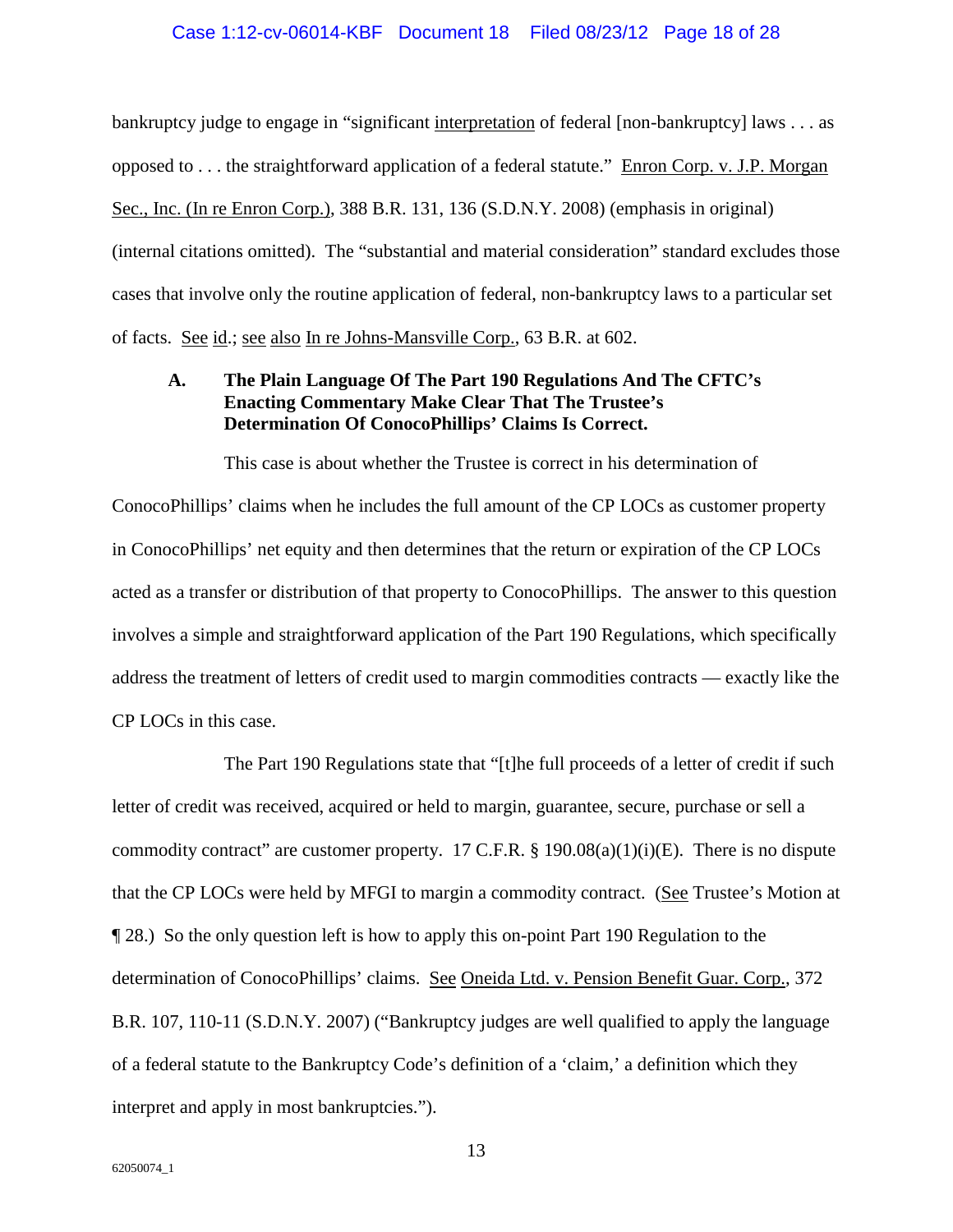#### Case 1:12-cv-06014-KBF Document 18 Filed 08/23/12 Page 19 of 28

And this is really not a question at all. ConocoPhillips takes the position that when the CFTC explicitly included the "full proceeds" of a letter of credit used as margin collateral for commodities trades as customer property, it meant only the amount that the failed FCM would have been permitted contractually to draw down prior to the liquidation. This interpretation defies common sense: the CP LOCs were collateral, and before MFGI's liquidation, by definition neither MFGI nor anyone else was permitted to access that collateral absent a default by ConocoPhillips. But once a liquidation occurs, everything changes. The Trustee is charged with the duty of marshaling all customer property, including collateral that the debtor would have had no right to access prior to the liquidation, so that it can be distributed equitably to customers in a pro rata fashion. There is simply no reason that letters of credit should be treated any differently from any other form of collateral in this regard. It is also worth noting that decisions about what is and is not customer property are commonly made by bankruptcy courts. See In re Lehman Bros. Inc., 462 B.R. 53, 57-58, 61-68 (Bankr. S.D.N.Y. 2011) (confirming SIPA trustee's determination that counterparties on to-be-announced contracts are not customers and that the contracts themselves are not customer property under SIPA); SIPC v. Lehman Bros. Inc., 433 B.R. 127, 132-33 (Bankr. S.D.N.Y. 2010) (finding that short securities positions constitute customer property under SIPA); SIPC v. Bernard L. Madoff Inv. Sec. LLC, 401 B.R. 629, 635-36 (Bankr. S.D.N.Y. 2009) (holding that funds entrusted to the debtor constituted customer property under SIPA), aff'd sub nom. Rosenman Family, LLC v. Picard, 420 B.R. 108 (S.D.N.Y. 2009).

But even this common-sense reasoning is unnecessary because the CFTC made clear what it meant when it used the term "full proceeds": it meant the full face value of the letter of credit, regardless of any contractual term that might have limited the failed commodity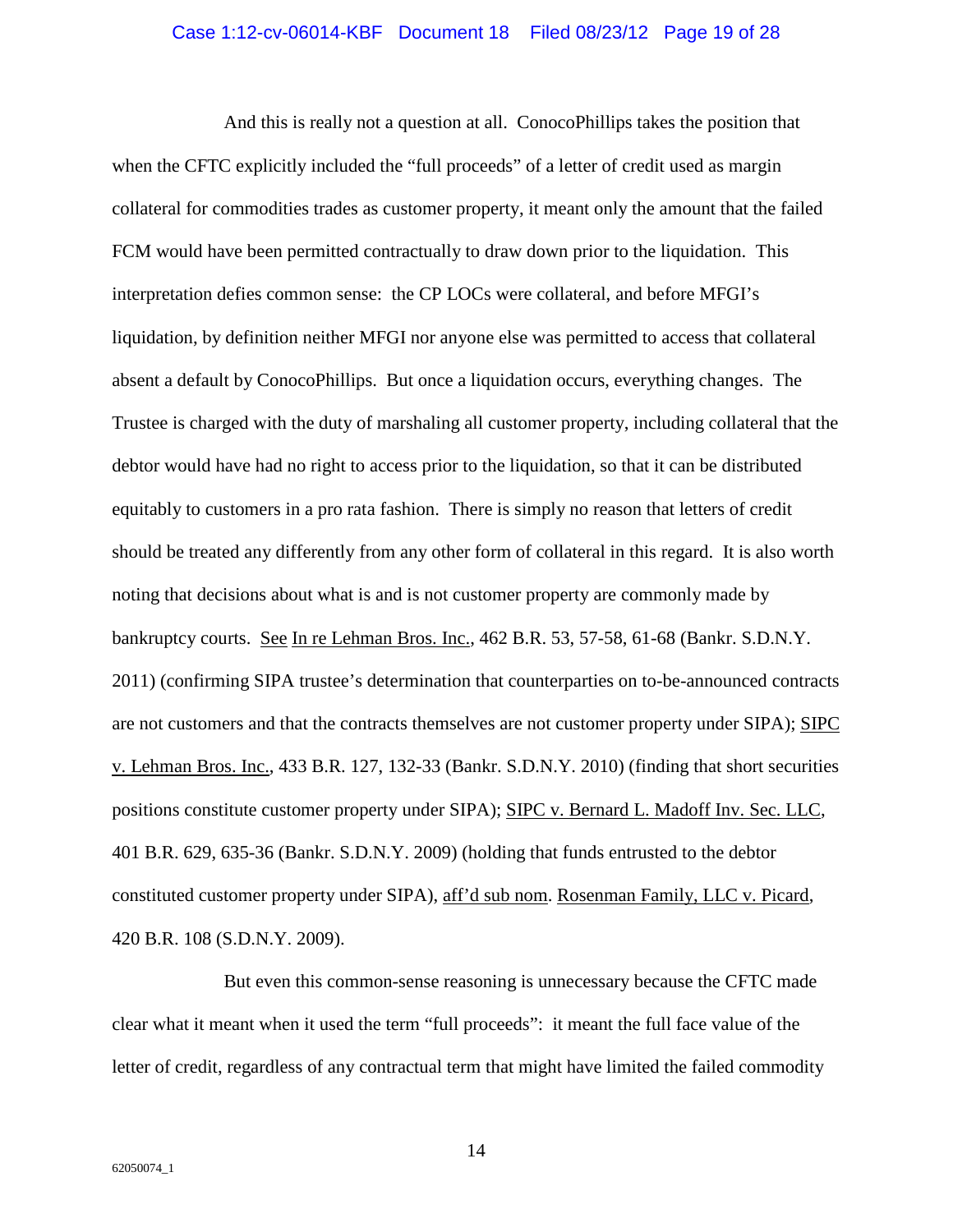#### <span id="page-19-0"></span>Case 1:12-cv-06014-KBF Document 18 Filed 08/23/12 Page 20 of 28

broker's ability to draw on the letter prior to the liquidation. Specifically, the CFTC received requests to amend its proposed regulation "to provide that letters of credit be drawn upon only in accordance with their terms and only to the extent of the margin owing by the depositor." 48 Fed. Reg. 8716, 8718 (Mar. 1, 1983). As the commentators requesting the amendment noted, the "proposed rule would require a trustee to draw the full proceeds of letters of credit irrespective of their terms even though they generally condition payment on delivery of a certification that additional funds are required to margin or to cover a default with respect to a contract." Id.

The CFTC rejected any amendment to its proposed rule, explaining that including the full proceeds of the letter of credit as customer property, instead of some lesser amount, would "assure that customers using a letter of credit to meet original margin obligations would be treated no differently than customers depositing other forms of non-cash margin or customers with excess cash margin deposits." 48 Fed. Reg. 8716, 8718 (Mar. 1, 1983). The CFTC reasoned that customers of a FCM that post cash or other forms of collateral (and whose accounts were not in default) are subject to pro rata distribution for the full amount of their margin collateral upon a FCM's liquidation even if they were over margined. Id. The CFTC concluded that customers like ConocoPhillips who posted letters of credit should not be treated any differently or escape from the pro rata distribution scheme, and it enacted the regulation as proposed. Id.; see Trustee's Motion at [31.

This administrative history is fatal to ConocoPhillips' arguments in two ways: first, contrary to ConocoPhillips' assertion that the CFTC guidance "dramatically alters the regulation," it makes clear that both commentators and the CFTC interpreted the regulation to mean exactly what the Trustee believes it means today; and second, it shows that the CFTC considered the identical position that ConocoPhillips advances today and flatly rejected it as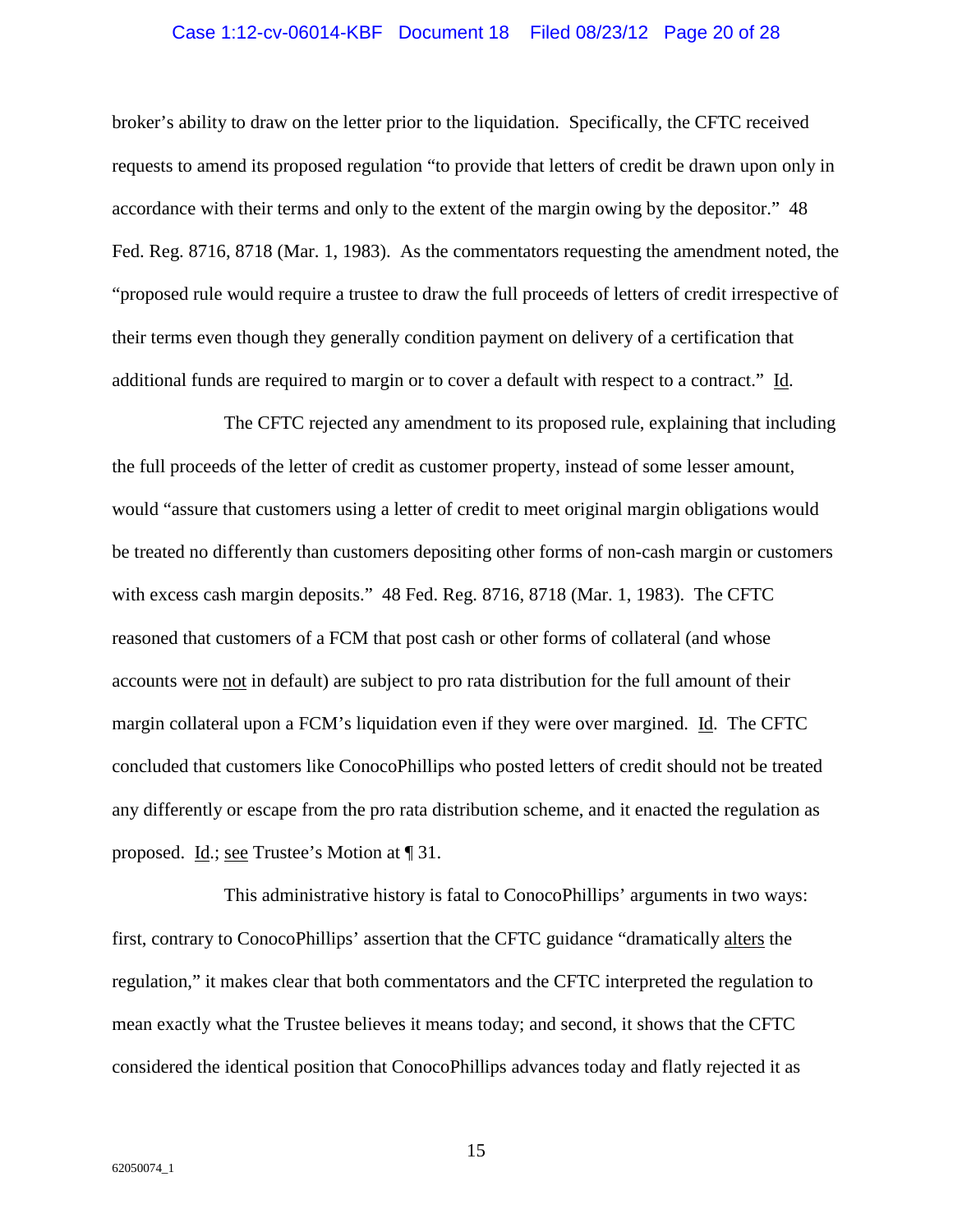#### Case 1:12-cv-06014-KBF Document 18 Filed 08/23/12 Page 21 of 28

inconsistent with the equitable distribution principles that govern a liquidation. It could hardly be more clear that the full face amount of the CP LOCs are customer property pursuant to the governing Part 190 Regulations. No substantial and material interpretation is required.

ConocoPhillips is then left to argue that, even if the full proceeds of the CP LOC were customer property, the fact that two of the CP LOCs expired prior to their identification by the Trustee means that no distribution occurred — and ConocoPhillips thereby receives a windfall. This result is not supported anywhere in the Part 190 Regulations or elsewhere in the Bankruptcy Code, which is not surprising since there is no reason why former customers whose margin "expires" prior to its identification should be preferred over any other customers. But in any event, the substantive issue need not be decided at this stage, because ConocoPhillips does not and cannot argue that this question involves the interpretation of any federal law other than the Bankruptcy Code and the Part 190 Regulations.

### **B. ConocoPhillips' Efforts To Broaden The Scope Of This Case Beyond The Part 190 Regulations Should Be Rejected.**

To support its motion to withdraw the reference, ConocoPhillips also seeks to broaden the scope of the dispute unnecessarily to include the Uniform Commercial Code (the "U.C.C."), federal versus state law preemption analysis, and Bankruptcy Code conflict. (CP Mem. of Law at 13-14, 17-22.) But this case is not about how letters of credit are treated under state contract law outside of the liquidation context, nor is it about the creation of the debtor's estate in a title 11 bankruptcy. The question here is much simpler and narrower: how are letters of credit that were posted as margin collateral by a FCM's former customers treated when the FCM enters liquidation? The answer is in the Part 190 Regulations that govern exactly this issue in a commodity broker liquidation. The other issues raised by ConocoPhillips are red herrings and certainly do not require withdrawal of the case from the bankruptcy court.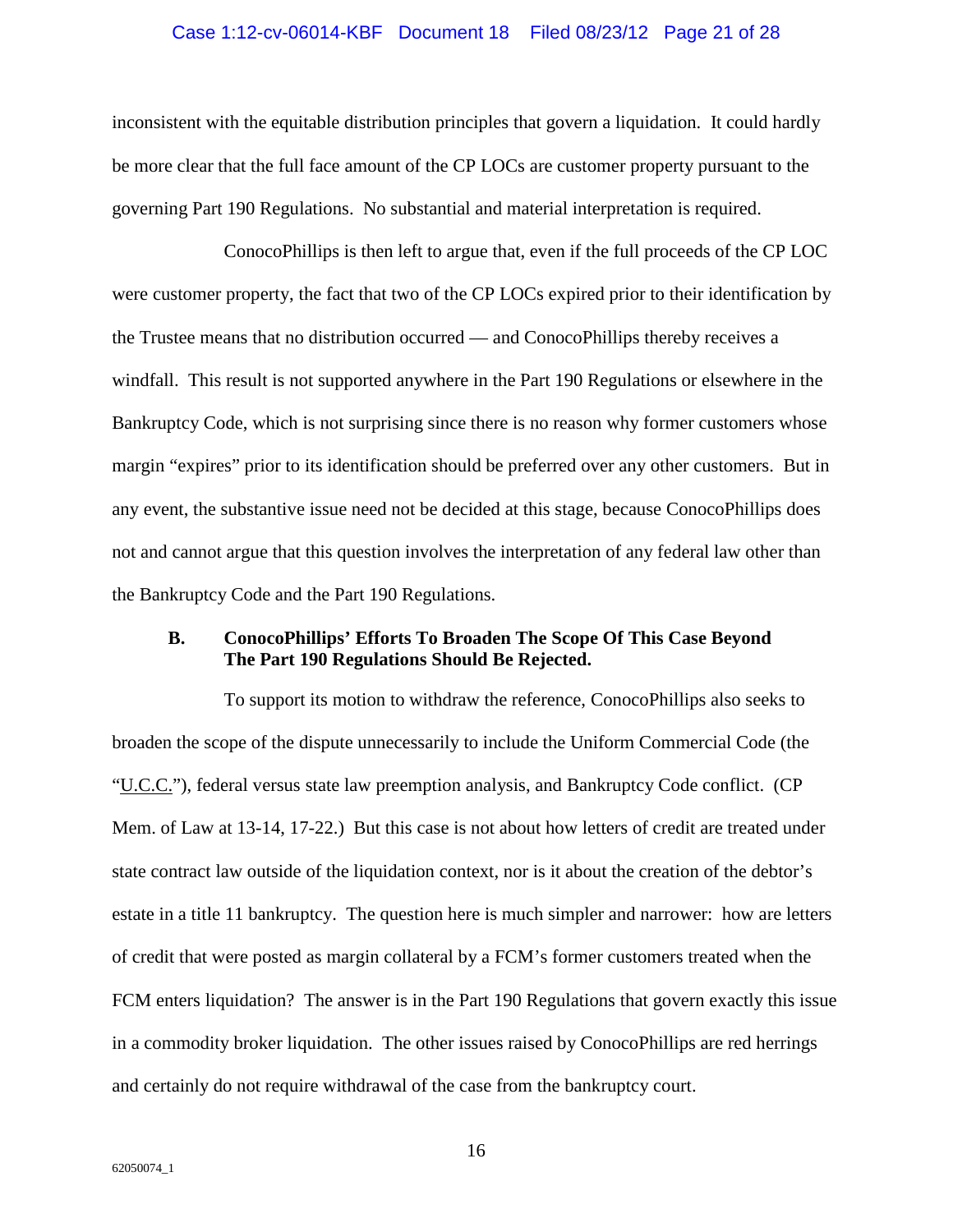### **1. ConocoPhillips' U.C.C. And State Contract Law Arguments Are Irrelevant To This Case.**

ConocoPhillips makes much of the fact that misrepresentations and fraudulent draw downs on letters of credit are prohibited by the U.C.C. and other state laws, and further argues that unlawful conduct is not "good market practice" as used in the Bankruptcy Code. The Court can rest assured that these propositions are common ground between the parties. But these arguments also have nothing whatsoever to do with this case.

ConocoPhillips' citation to the U.C.C. fraud provisions is based on an incorrect framing of the question in this case. If the question were whether the pre-liquidation MFGI would have had the right to draw down on the CP LOCs that ConocoPhillips posted as margin collateral absent a default by ConocoPhillips, the answer is unquestionably no, just as MFGI would have been prohibited from accessing any customer's collateral absent a default. But all of that changes once a FCM like MFGI goes into liquidation. When a FCM files for bankruptcy, a trustee is charged under the Part 190 Regulations with marshaling assets for the benefit of the FCM's former customers, who each share ratably in the fund of customer property. 17 C.F.R. §§ 190.02-04, 08. Under the Part 190 Regulations, the Trustee is directed to undertake a host of actions, like the liquidation of commodity contracts, the liquidation of specifically identifiable property, and the transfer of customer accounts, that would of course be inappropriate in the context of an operational, non-liquidating FCM. 17 C.F.R. § 190.02(e)-(f). If pre-liquidation contractual agreements with general terms regarding margin collateral and default prevented the Trustee from taking control of margin, then the Part 190 Regulations would have no meaning and nearly all customers' margin would be excluded from pro rata distribution. (See Kleinhaus Decl. at Exs. C at 2 ¶ 3 and I at 11 ¶ 2 (illustrating that the form customer agreements make no distinction between letters of credit and other forms of collateral).) The fact that customers who,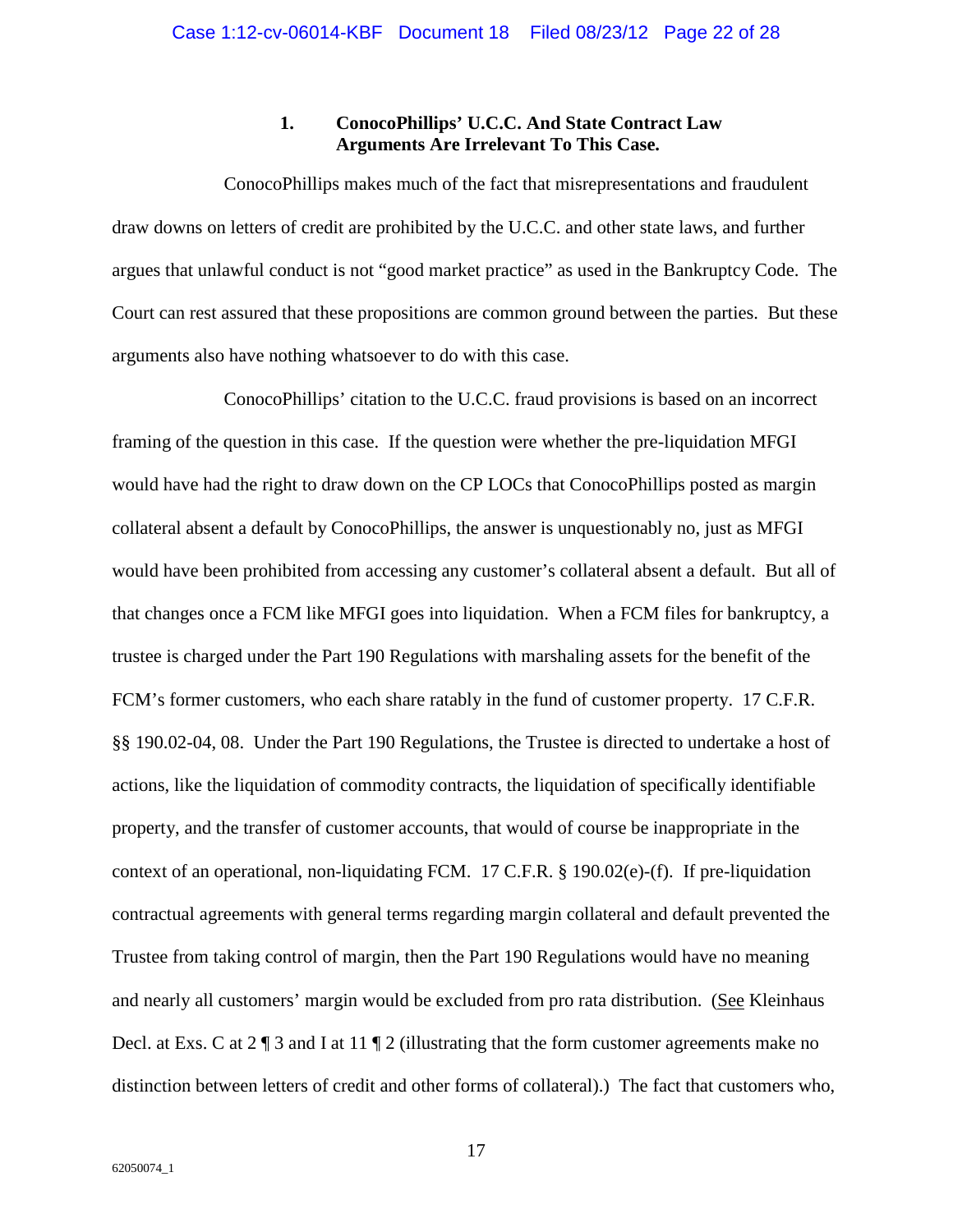#### Case 1:12-cv-06014-KBF Document 18 Filed 08/23/12 Page 23 of 28

pre-liquidation, had contractual or other rights governing property held at the debtor might now receive less than 100-cents-on-the-dollar is one of the unfortunate consequences of a commodity broker liquidation. Whether the Trustee's marshaling of property would have been permissible under the U.C.C. or any other state law before the liquidation is irrelevant.

ConocoPhillips' arguments that this case requires a complex decision about preemption are incorrect for the same reason. The only preemption that is occurring here is the typical overriding of non-liquidation state law contract rights that occurs in any bankruptcy. That a trustee could not, under pre-liquidation state law, marshal and distribute customer property (including margin) pro rata, but that a trustee is both permitted and required to do so in a liquidation, is non-controversial. See 11 U.S.C. §§ 761, 766(f) (directing a trustee to distribute customer property pro rata and specifically including margin in the definition of customer property). And even if there were a meaningful question for consideration here, bankruptcy courts routinely consider and decide issues that involve the interplay between state law and federal bankruptcy laws. See, e.g., In re Drexel Burnham Lambert Grp., 151 B.R. 684, 691 (Bankr. S.D.N.Y. 1993) (holding that "the distribution scheme of the Federal Bankruptcy Laws pre-empts the further application" of a state law). Certainly no preemption questions require withdrawal of the case from the bankruptcy court.

### **2. The Part 190 Regulations' Customer Property Definition Has Nothing To Do With The Regulation Of Bank Products.**

ConocoPhillips also argues that this Court must hear this case because there is a conflict between the CFTC's definition of customer property in the Part 190 Regulations and the Legal Certainty for Bank Products Act, which states that the CFTC may not regulate bank products. This purported conflict does not exist.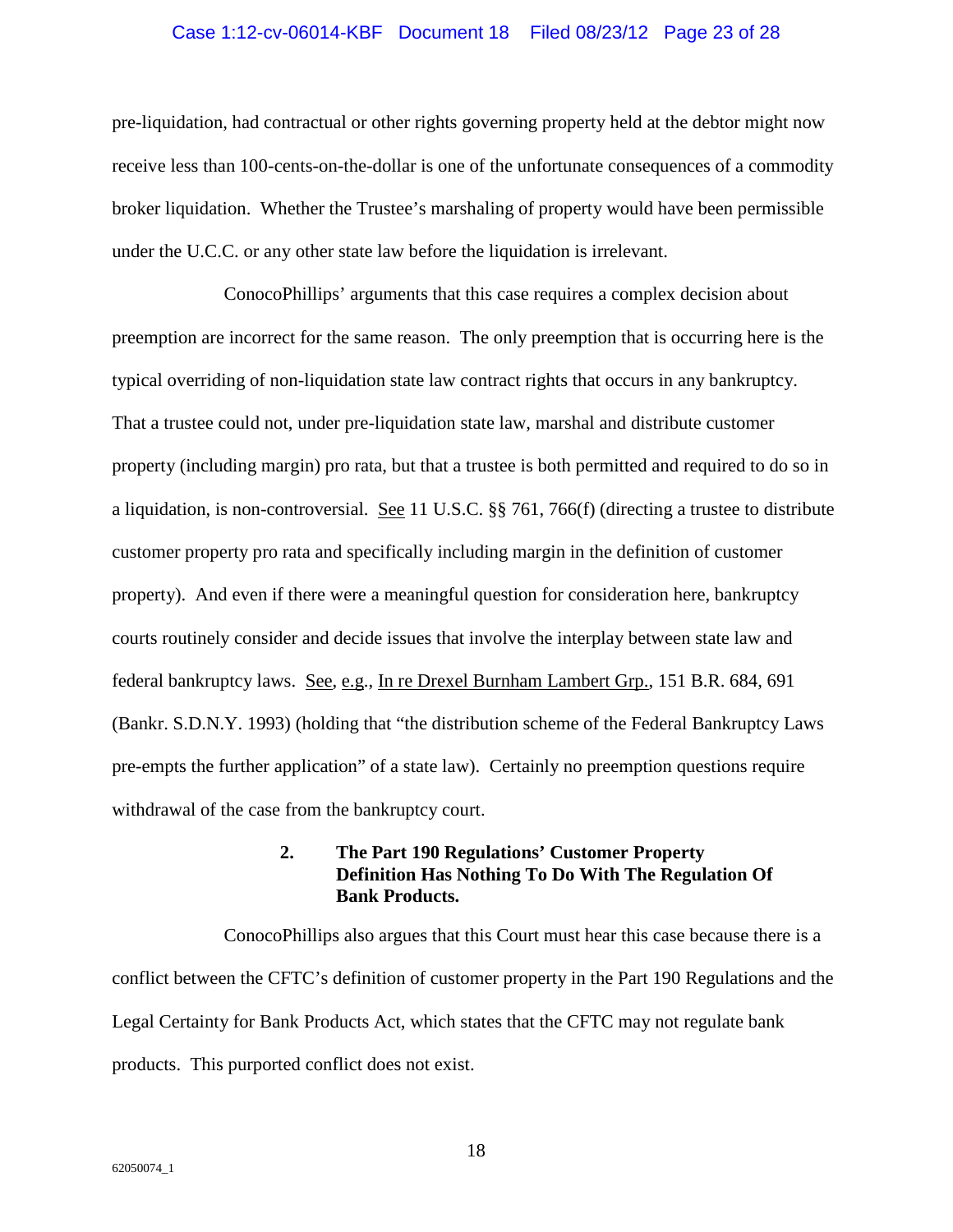#### Case 1:12-cv-06014-KBF Document 18 Filed 08/23/12 Page 24 of 28

<span id="page-23-0"></span>The Legal Certainty for Bank Products Act has nothing to do with the treatment of customer property in a FCM liquidation. The Act's legislative history makes clear that Congress intended to exempt certain banking products, including letters of credit, from regulation as futures contracts. See 146 Cong. Rec. 27237 (2000) ("This legislation provides certainty that products offered by banking institutions will not be regulated as futures contracts."); 146 Cong. Rec. 27078 (2000) ("The purpose of title IV . . . is clear: to clarify what is already the current state of the law that the CFTC does not regulate the traditional array of products that banks have been offering for years.").

The Part 190 Regulations do not regulate letters of credit or any other bank products. Instead, the regulations were promulgated pursuant to the congressional mandate to "provide, with respect to a commodity broker that is a debtor under chapter 7 of Title 11 of the United States Code, by rule or regulation . . . that certain . . . property . . . be included in . . . customer property." 7 U.S.C. § 24(a). The argument that the CFTC can only include in customer property items that it has the specific authority to regulate is absurd. The CFTC does not exercise regulatory authority over securities, or cash, or a host of other assets that are unquestionably within the definition of customer property under the Part 190 Regulations. Letters of credit are no different. There is no conflict at all between the limits on the CFTC's regulatory powers and its explicit authority to define customer property in a FCM liquidation.

### **3. There Is No Conflict Between The Part 190 Regulations And Chapter 5 Of The Bankruptcy Code.**

ConocoPhillips also argues that the Part 190 Regulations conflict with chapter 5 of the Bankruptcy Code, which details the procedures and rules applicable to the general estate in an ordinary bankruptcy. As an initial matter, even if there were merit to this argument, it would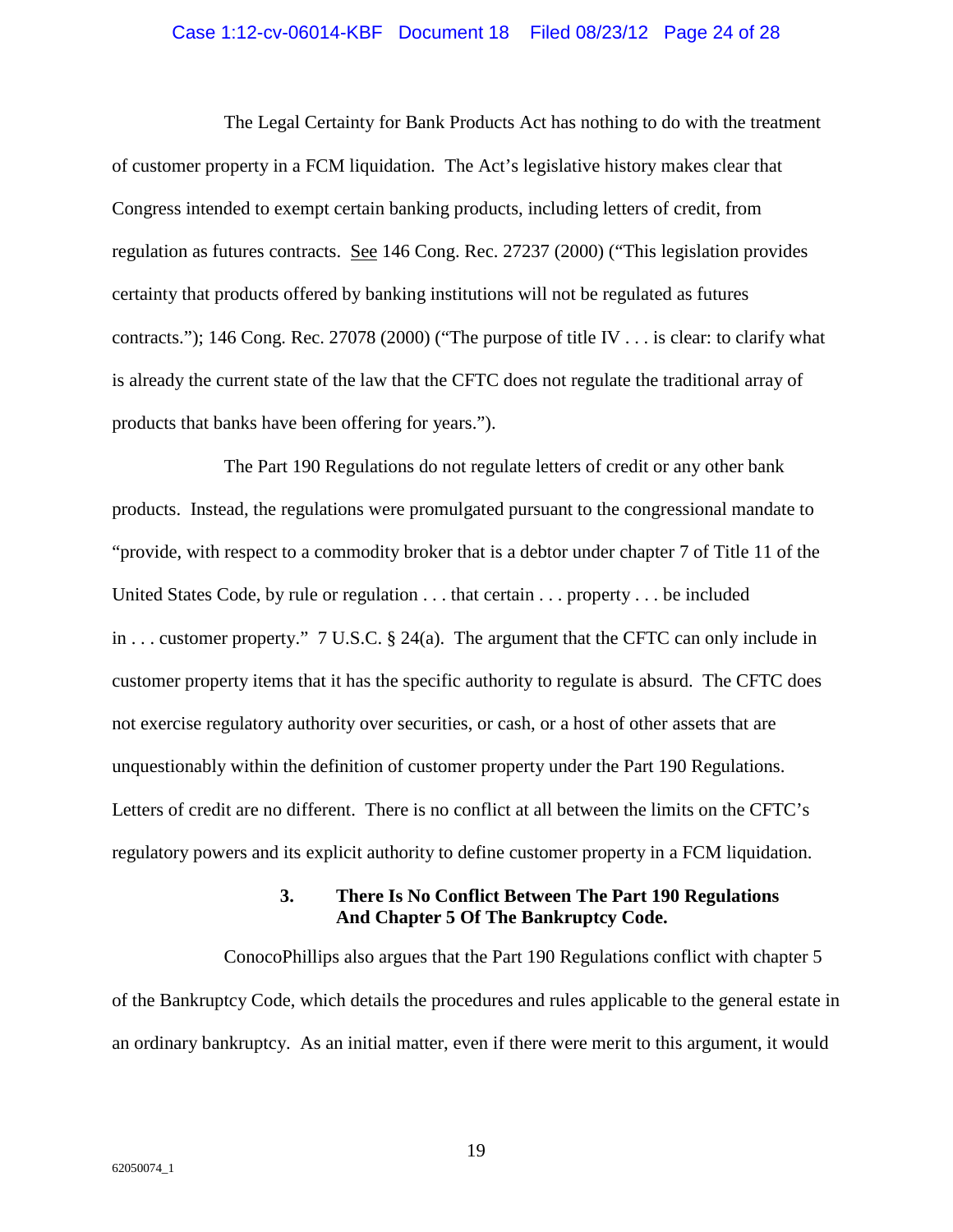#### Case 1:12-cv-06014-KBF Document 18 Filed 08/23/12 Page 25 of 28

not trigger the mandatory withdrawal provision because chapter 5 is part of title 11 — it is not "other laws of the United States" as that term is used in section 157(d).

<span id="page-24-0"></span>But in any event, reference to chapter 5 of the Bankruptcy Code is misplaced here because it deals with the creation of the debtor's estate, not the marshaling and distribution of customer property that is at issue here. Congress specifically enacted "subchapter IV of chapter 7 [to] set forth a special procedure that applies only to the liquidation of commodity brokers." H.R. Rep. No. 95-595 (1977), reprinted in 1978 U.S.C.C.A.N. 5963. Chapter 5 of the Code makes no mention of customer property because the concept of customer property does not exist in an ordinary bankruptcy. See id. ("Commodity brokers may not proceed under chapter 11 or chapter 13 because the special protections provided for customers under the liquidation chapter are inapplicable . . . ."). Subchapter IV was enacted because at that time "bankruptcy laws [had] never specifically addressed the unique problems raised by commodity broker bankruptcies." S. Rep. No. 95-989, at 7 (1978), reprinted in 1978 U.S.C.C.A.N. 5787, 5793. It is subchapter IV and the Part 190 Regulations implementing that subchapter that are at issue here, and no consideration of chapter 5 is required.

### <span id="page-24-1"></span>**III. IF THE REFERENCE WERE TO BE WITHDRAWN, THE DISTRICT COURT SHOULD REMAND THIS MATTER TO THE BANKRUPTCY COURT FOR PROPOSED FINDINGS OF FACT AND CONCLUSIONS OF LAW.**

Even if the Court, contrary to the above arguments, determines that mandatory withdrawal is appropriate, the Court should authorize continued jurisdiction before the bankruptcy court for the purpose of issuing proposed findings of fact and conclusions of law. Section 157(c)(1) of title 28 provides that "a bankruptcy judge may hear a proceeding . . . [and] shall submit proposed findings of fact and conclusions of law to the district court." 28 U.S.C.  $§ 157(c)(1)$ . District courts have used this provision to remand cases back to bankruptcy courts, even after withdrawing the reference, where the bankruptcy court has developed "familiarity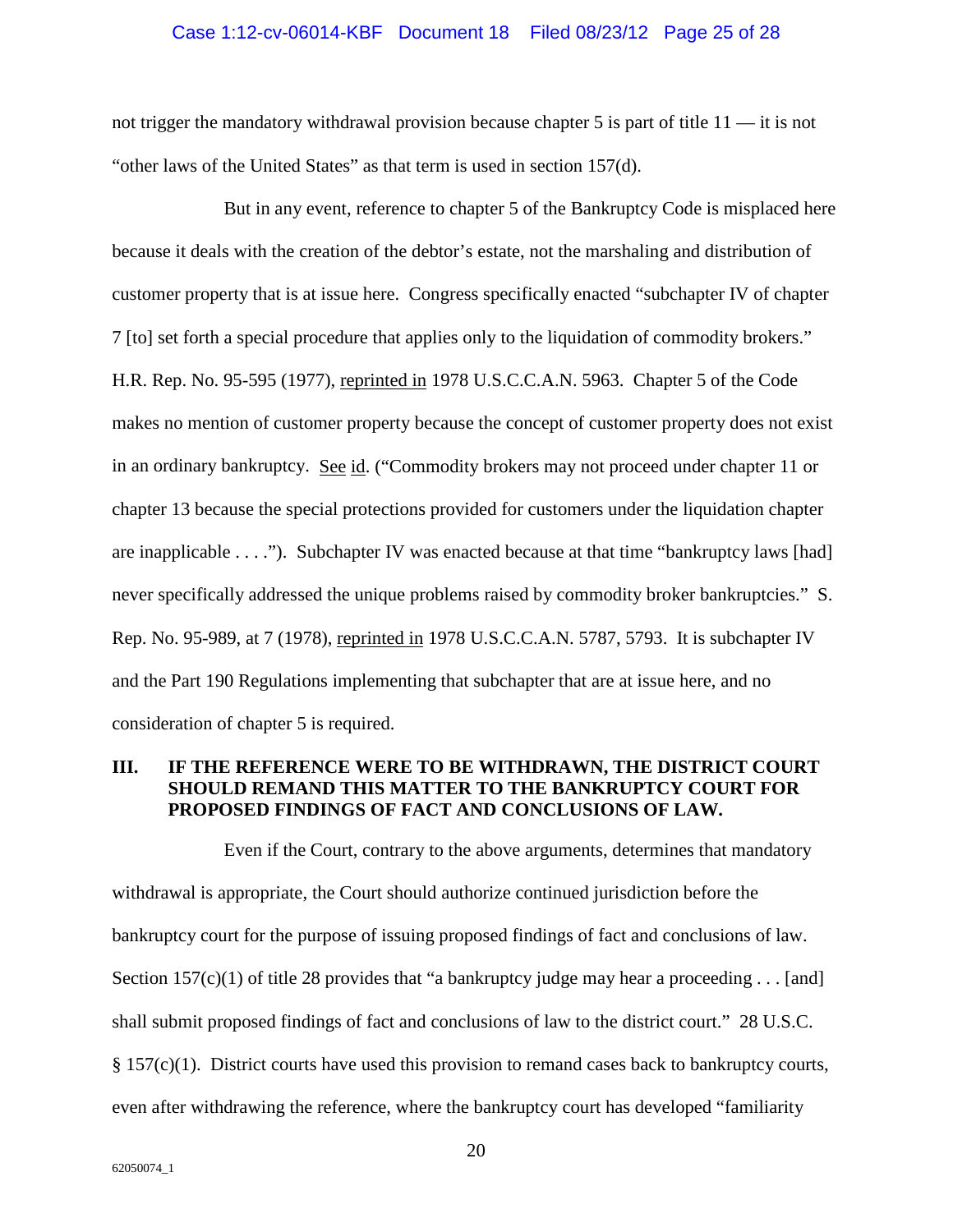#### <span id="page-25-3"></span>Case 1:12-cv-06014-KBF Document 18 Filed 08/23/12 Page 26 of 28

<span id="page-25-1"></span>with the ... bankruptcy ... over considerable time." See Shugrue v. Pension Benefit Guar. Corp. (In re Ionosphere Clubs, Inc.), 142 B.R. 645, 649 (S.D.N.Y. 1992) (finding withdrawal mandatory but remanding case to the bankruptcy court for proposed findings fact and conclusions of law); see also Pension Benefit Guar. Corp. v. Official Parent Creditors' Comm. of the LTV Corp. (In re Chateaugay Corp.), 108 B.R. 27, 28-29 (S.D.N.Y. 1989) (same). Although by its terms section  $157(c)(1)$  allows the bankruptcy judge to "hear a proceeding that is not a core proceeding" and submit findings of fact and conclusions of law, this section can also be applied to core proceedings like the claims dispute at issue here. See Pension Benefit Guar. Corp. v. Pan Am Corp. (In re Pan Am Corp.), 133 B.R. 700, 703-04 (S.D.N.Y. 1991) (requiring mandatory withdrawal and remanding to bankruptcy court reasoning that  $157(c)(1)$  is applicable in a core proceeding concerning allowance and disallowance of claims).

<span id="page-25-2"></span><span id="page-25-0"></span>The dispute between the Trustee and ConocoPhillips is a dispute about the Trustee's determination of ConocoPhillips' claims and should be resolved as a contested matter before the bankruptcy court. The MFGI Claims Procedure Order, which was supported by both the Securities Investor Protection Corporation ("SIPC") and the CFTC, was implemented specifically to provide a fair and efficient means for resolving claims as contested matters pursuant to Bankruptcy Rule 9014, which provides for streamlined adjudication of certain disputes in bankruptcy courts. (See MFGI Claims Procedure Order at 5, Frantzides Decl. at Ex. D.) As a general principle, "hearing core matters in a district court could be an inefficient allocation of judicial resources given that the bankruptcy court generally will be more familiar with the facts and issues." Orion Pictures Corp. v. Showtime Networks, Inc. (In re Orion Pictures Corp.), 4 F.3d 1095, 1101 (2d Cir. 1993), cert. denied, 511 U.S. 1026 (1994). This is especially true where the bankruptcy court has issued a number of opinions interpreting the Part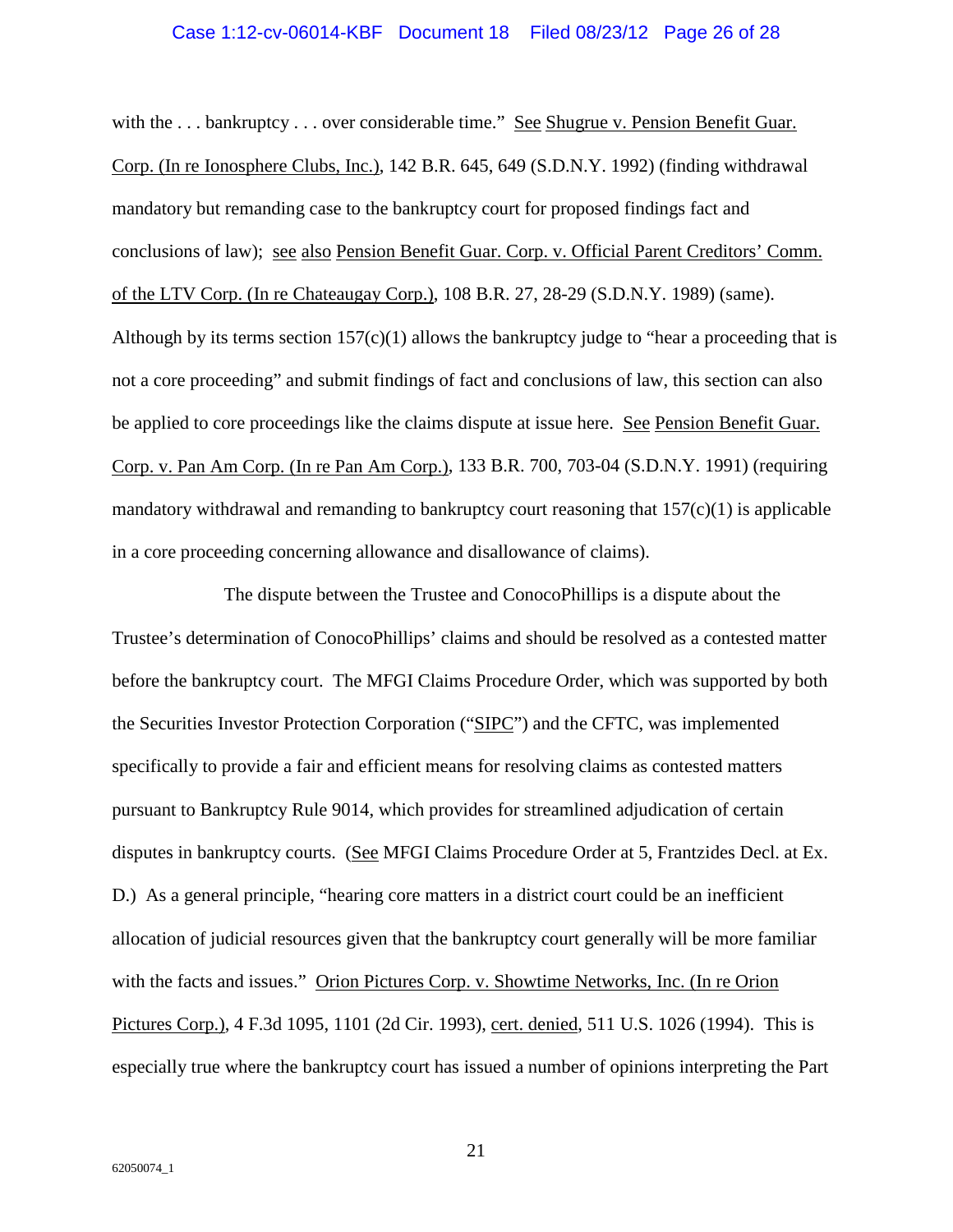### Case 1:12-cv-06014-KBF Document 18 Filed 08/23/12 Page 27 of 28

<span id="page-26-1"></span>190 Regulations and has already considered the enacting CFTC guidance that ConocoPhillips' argues amounts to a substantial and material interpretation in other MFGI disputes. The bankruptcy court has developed an expertise regarding these provisions in resolving the issues presented to it. See In re MF Global Inc., 2012 Bankr. LEXIS 1801, at \*19-20 n.11 (relying on the CFTC's guidance to establish a delivery account class); see also In re MF Global Inc., 466 B.R. at 249-50.

<span id="page-26-0"></span>If the Court finds that withdrawal is appropriate, the bankruptcy court should be authorized to issue findings of fact and conclusions of law in the Contested Matter for review by this Court.